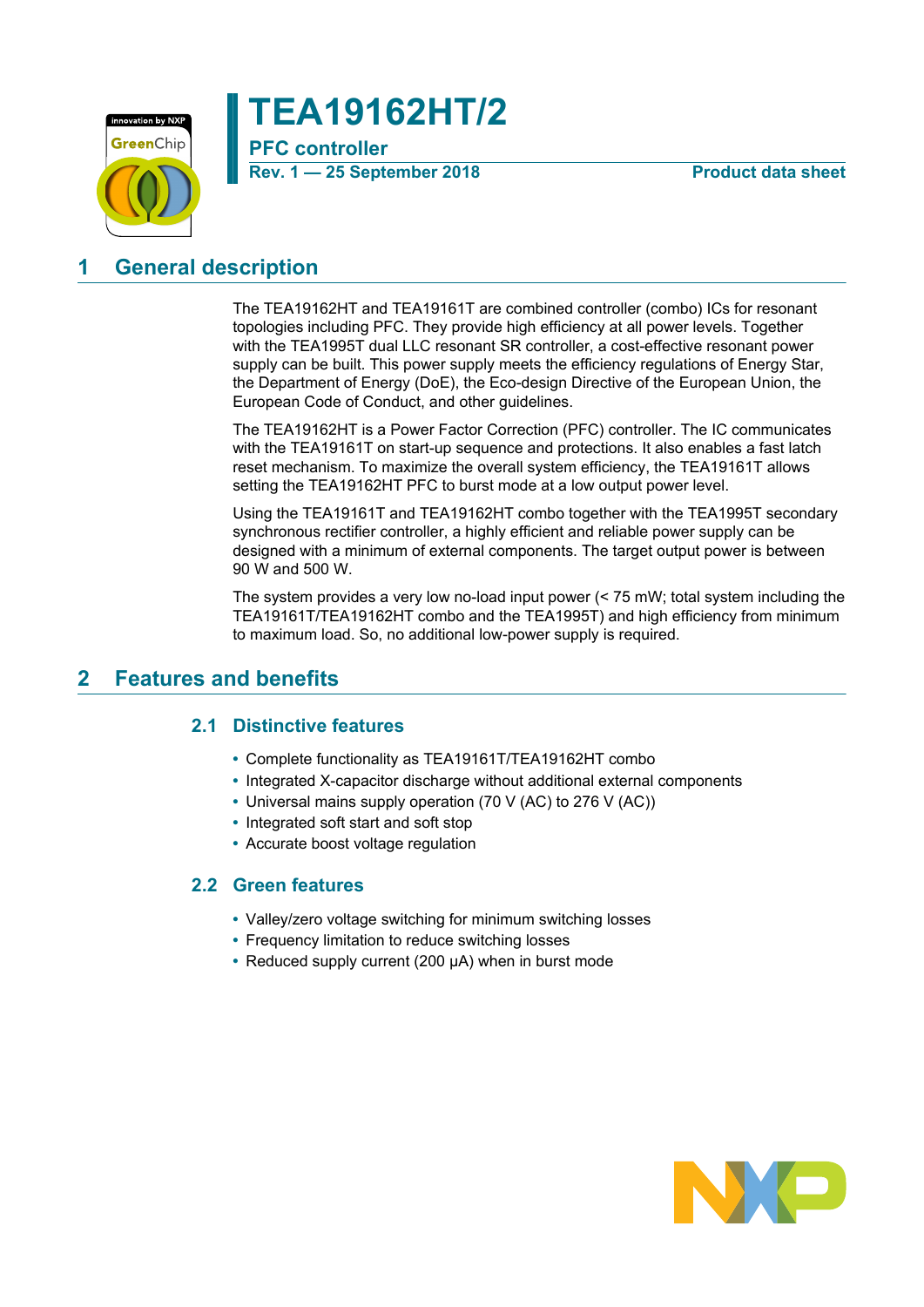**PFC controller**

### **2.3 Protection features**

- <span id="page-1-0"></span>**•** Safe restart mode for system fault conditions
- **•** Continuous mode protection with demagnetization detection
- **•** Accurate OverVoltage Protection (OVP)
- **•** Open-Loop Protection (OLP)
- **•** Short-Circuit Protection (SCP)
- **•** Internal and external IC OverTemperature Protection (OTP)
- **•** Low and adjustable OverCurrent Protection (OCP) trip level
- **•** Adjustable brownin/brownout protection
- **•** Supply UnderVoltage Protection (UVP)

# <span id="page-1-1"></span>**3 Applications**

- **•** Desktop and all-in-one PCs
- **•** LCD television
- **•** Notebook adapter
- **•** Printers
- **•** Gaming console power supplies

# <span id="page-1-2"></span>**4 Ordering information**

#### **Table 1. Ordering information**

| <b>Type number</b> | <b>Package</b>  |                                                           |                |
|--------------------|-----------------|-----------------------------------------------------------|----------------|
|                    | <b>Name</b>     | <b>Description</b>                                        | <b>Version</b> |
| TEA19162HT/2       | SO <sub>8</sub> | plastic small outline package; 8 leads; body width 3.9 mm | <b>SOT96-1</b> |

### <span id="page-1-3"></span>**5 Marking**

| <b>Table 2. Ordering information</b> |                     |  |  |  |  |  |
|--------------------------------------|---------------------|--|--|--|--|--|
| <b>Type number</b>                   | <b>Marking code</b> |  |  |  |  |  |
| TEA19162HT/2                         | A19162H             |  |  |  |  |  |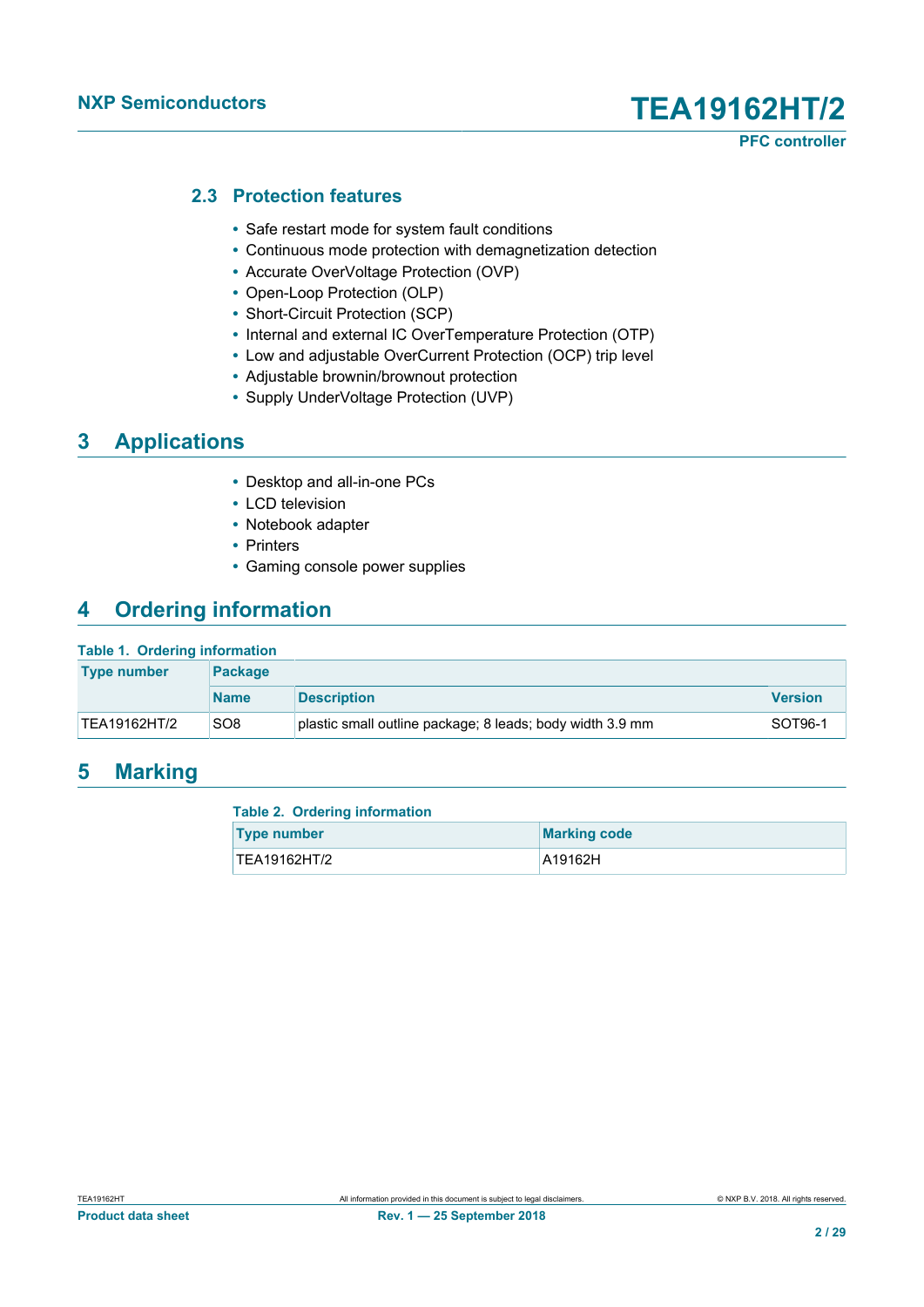# **6 Block diagram**

<span id="page-2-1"></span>

<span id="page-2-0"></span>TEA19162HT 
SALL TREATHER ALL INFORMATION CONTACT ALL INFORMATION PROVIded in this document is subject to legal disclaimers.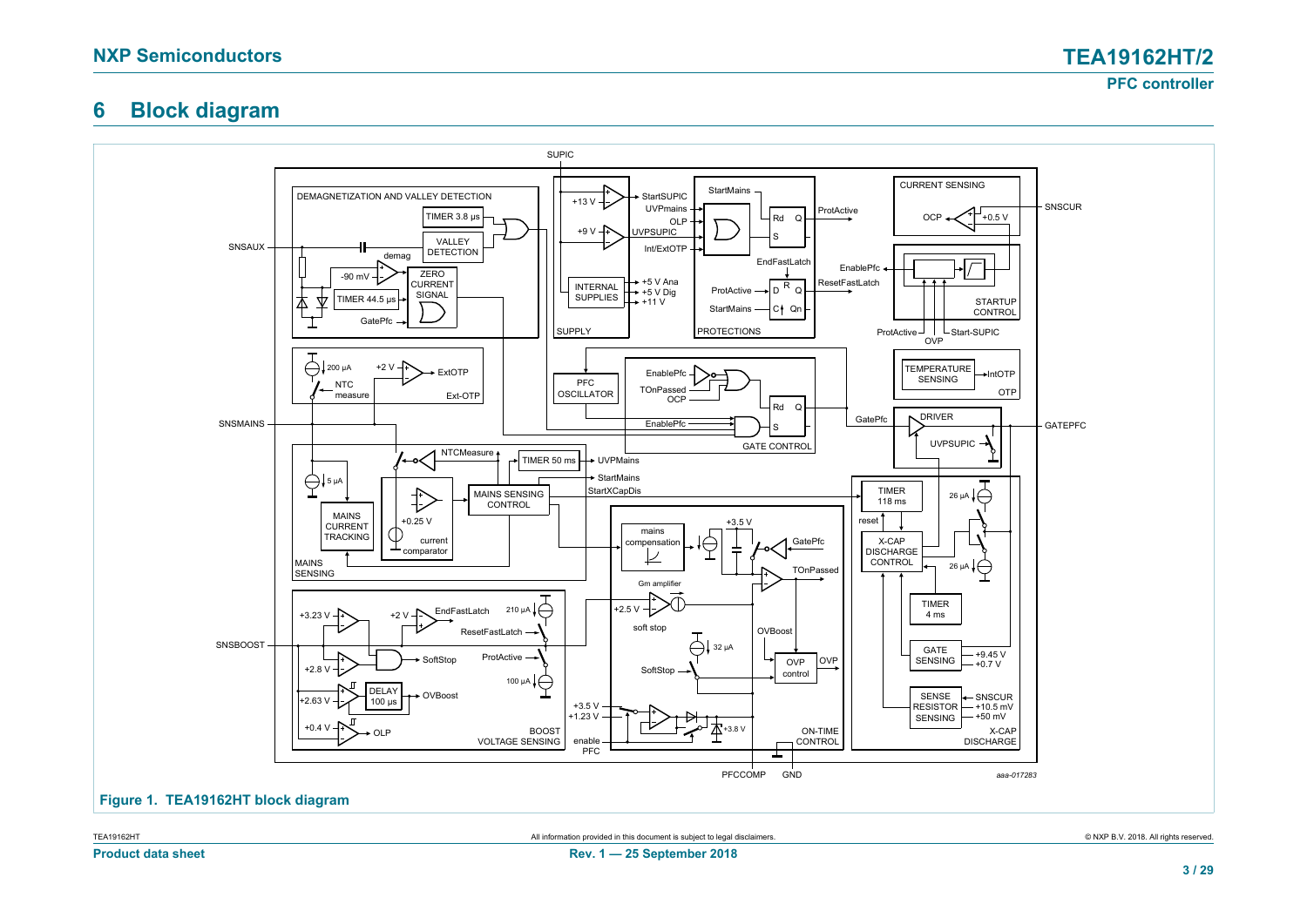# <span id="page-3-0"></span>**7 Pinning information**

# **7.1 Pinning**

<span id="page-3-1"></span>

## <span id="page-3-2"></span>**7.2 Pin description**

| <b>I AVIC J. FIII UCSUIPUUII</b> |     |                                                                                         |
|----------------------------------|-----|-----------------------------------------------------------------------------------------|
| <b>Symbol</b>                    | Pin | <b>Description</b>                                                                      |
| <b>GATEPFC</b>                   | 1   | gate driver output for PFC                                                              |
| <b>GND</b>                       | 2   | ground                                                                                  |
| <b>SNSCUR</b>                    | 3   | programmable current sense input for PFC                                                |
| <b>SUPIC</b>                     | 4   | supply voltage                                                                          |
| <b>SNSBOOST</b>                  | 5   | sense input for PFC output voltage                                                      |
| <b>SNSMAINS</b>                  | 6   | sense input for mains voltage                                                           |
| <b>PFCCOMP</b>                   | 7   | frequency compensation pin for PFC                                                      |
| <b>SNSAUX</b>                    | 8   | input from auxiliary winding for demagnetization timing and valley<br>detection for PFC |

**Table 3. Pin description**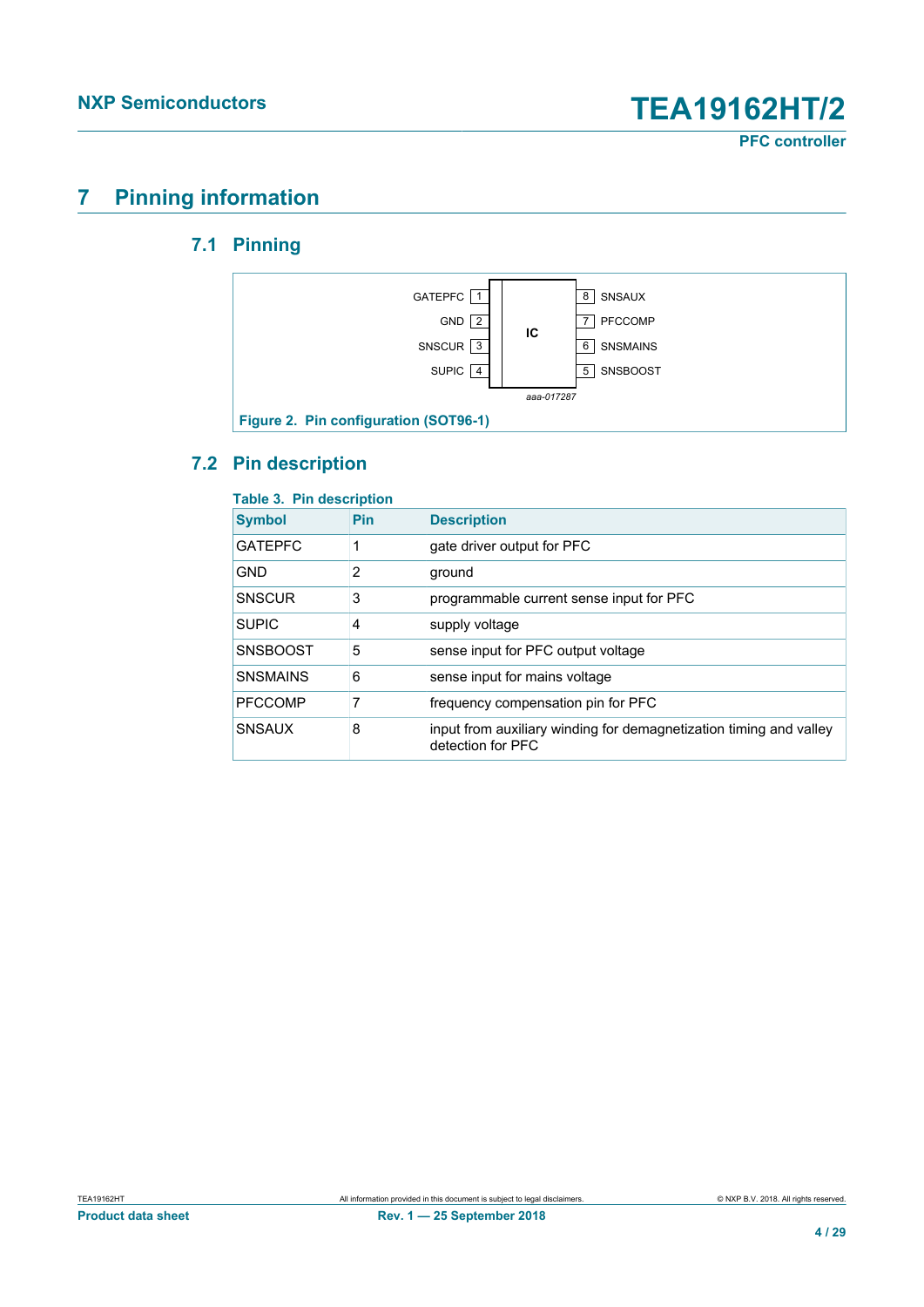# <span id="page-4-2"></span>**8 Functional description**

#### **8.1 General control**

<span id="page-4-3"></span>The TEA19162HT is a controller for a power factor correction circuit. [Figure 3](#page-4-0) shows a typical configuration.

<span id="page-4-0"></span>

#### **8.2 Supply voltage and start-up**

<span id="page-4-1"></span>When using the TEA19162HT (PFC) together with the TEA19161T (LLC), connect the SUPIC pin of the TEA19162HT to the SUPIC pin of the TEA19161T. The LLC controller then supplies the PFC either via the high-voltage supply pin of the TEA19161T (SUPHV) or via the primary auxiliary winding.

To enable the PFC, the SUPIC voltage must exceed the  $V_{start(SUPIC)}$  level (13 V typical). Although the  $V_{\text{start(SUPIC)}}$  level of the LLC is higher than the  $V_{\text{start(SUPIC)}}$  level of the PFC, the system ensures that both converters (PFC and LLC) start up at the same time. Therefore, the LLC initially pulls down the SNSBOOST pin, disabling the PFC until the SUPIC voltage reaches the V<sub>start(SUPIC)</sub> level of the LLC.

When both conditions are met and the SNSMAINS is above the brownin level, the PFC starts up via an internal soft start (see [Figure 4](#page-5-0)).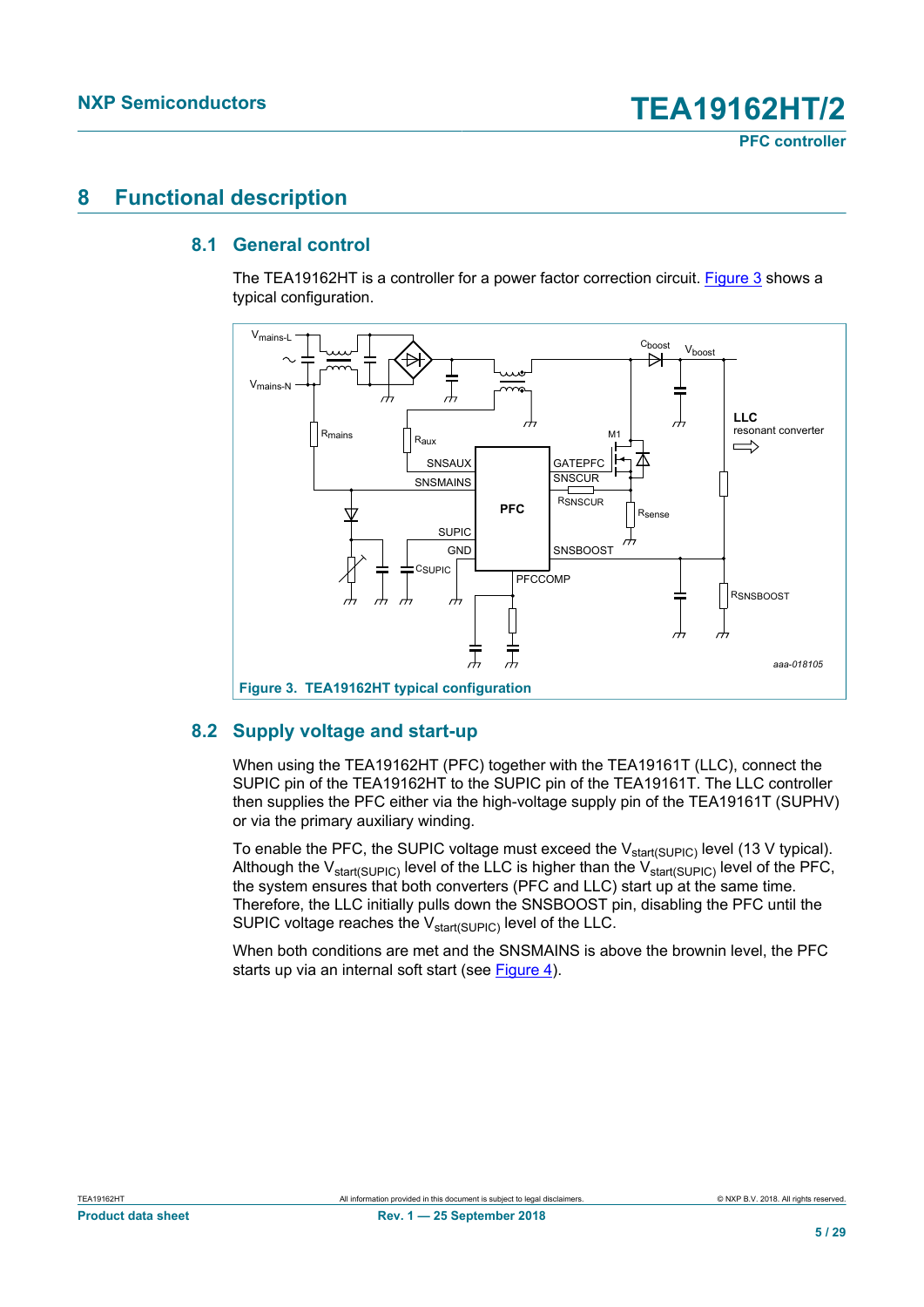**PFC controller**

<span id="page-5-0"></span>

The exact start-up sequence of the PFC depends on the availability of start-up conditions (brownin level,  $V_{start(SUPIC)}$  of the PFC, and  $I_{en(PFC)}$ ).

Before t1, the SUPIC voltage is below the UVP level of the PFC and LLC. When the LLC reaches a minimum supply voltage level (t1), the LLC pulls down the SNSBOOST pin to disable the PFC.

At t2, the SUPIC voltage reaches the start level of the PFC converter. However, as the LLC pulls low the SNSBOOST to below the PFC short protection level, the PFC is still off. When the mains voltage exceeds the brownin level, the PFC resets its latched protection by pulling  $V_{SNSBOOST}$  to the  $V_{pufst)SNSBOOST}$  level (t3). However, the LLC returns it to the protection mode. When at t4 the SUPIC voltage reaches the start level of the LLC, the SNSBOOST is released. The SNSBOOST voltage increases because of the resistive divider which is connected to the PFC bus voltage. To ensure that this voltage is representative of the  $V_{\text{boost}}$  voltage before the system actually starts to switch, an additional delay ( $t_{\text{d(stat)}}$ ; 3.62 ms) is active before the PFC starts switching (t5).

Another important condition for the PFC start is a precharge of the compensation circuitry connected to the PFCCOMP pin. This condition is met when the current out of the PFCCOMP pin <  $|I_{en(PFCCOMP)}|$ .

When at t6 the SNSBOOST voltage reaches the start level of the LLC ( $V_{\text{stat(SNSBOOST)}}$ ), the LLC converter starts to switch.

When  $V_{\text{SUPIC}}$  <  $V_{\text{LWD}}$ (SUPIC), the PFC controller stops switching immediately.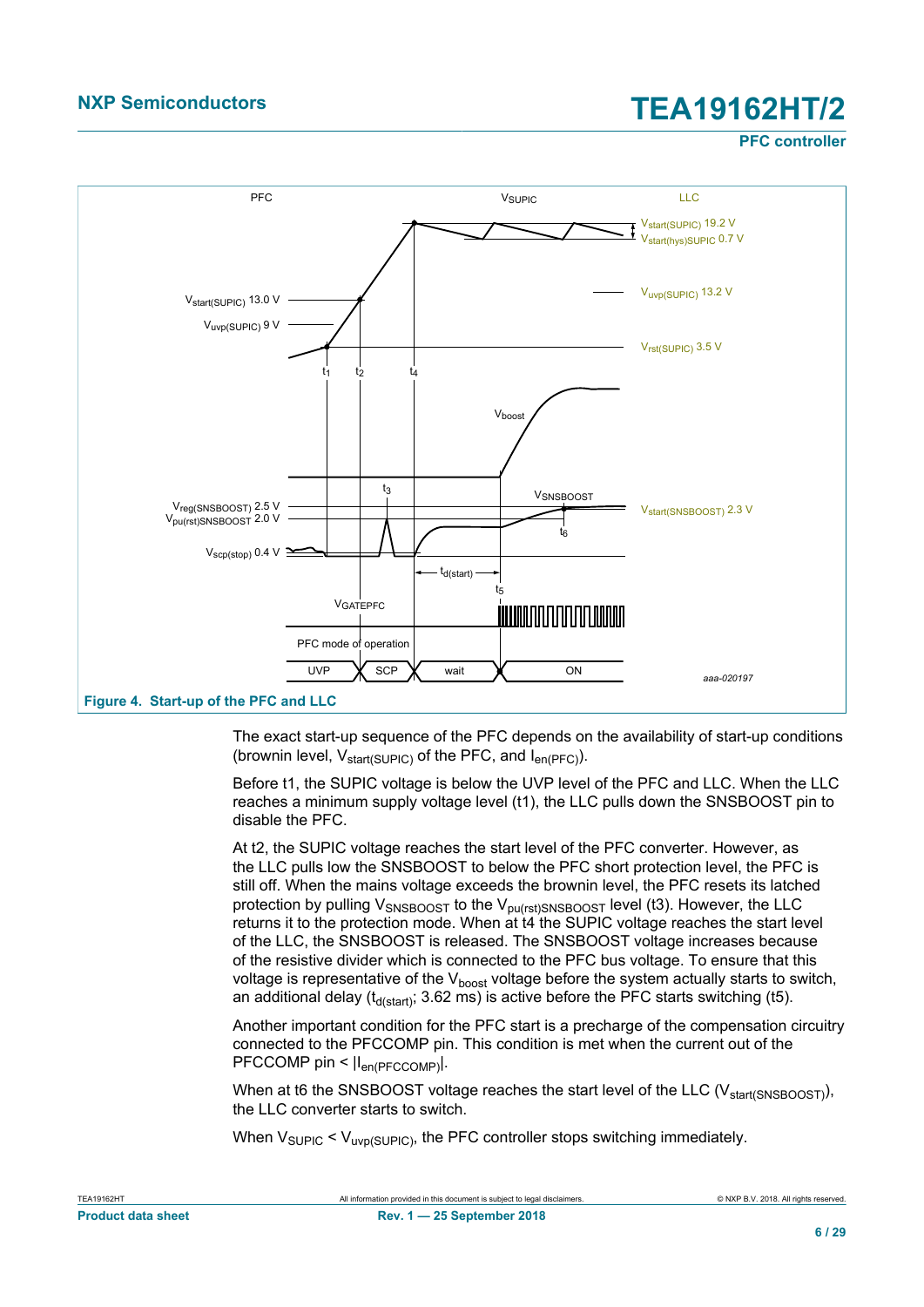#### <span id="page-6-3"></span><span id="page-6-1"></span>**8.3 Protections**

<span id="page-6-4"></span><span id="page-6-0"></span>[Table 4](#page-6-0) gives an overview of the available protections.

| <b>Table 4. Protections overview</b> |                                                                    |                                                                                                                           |                      |                      |
|--------------------------------------|--------------------------------------------------------------------|---------------------------------------------------------------------------------------------------------------------------|----------------------|----------------------|
| <b>Protection</b>                    | <b>Description</b>                                                 | <b>Action</b>                                                                                                             | $LLC$ <sup>[1]</sup> |                      |
| UVP-SUPIC                            | undervoltage protection<br><b>SUPIC</b>                            | $PFC = off$ ; restart when<br>$V_{\text{SUPIC}}$ > $V_{\text{start(SUPIC)}}$ ;<br>SNSBOOST pulled low, disabling the LLC. | off                  | Section 8.2          |
| OTP-internal                         | internal overtemperature<br>protection                             | latched; SNSBOOST pulled low,<br>disabling the LLC.                                                                       | off                  | Section 8.3.1        |
| OTP-external                         | external overtemperature<br>protection                             | latched; SNSBOOST pulled low,<br>disabling the LLC.                                                                       | off                  | Section 8.3.2        |
| brownout-mains                       | undervoltage protection<br>mains                                   | PFC = off; restart when $I_{SNSMAINS} > I_{bi}^{[2]}$                                                                     |                      | Section 8.3.2        |
| SoftStop-OVP-<br><b>SNSBOOST</b>     | overvoltage protection boost<br>voltage followed by a soft<br>stop | $PFC = off via soft stop; restart when$<br>$V_{SNSBOOST} < V_{ovp(start)}$                                                |                      | Section 8.3.3        |
| OVP-SNSBOOST                         | overvoltage protection boost<br>voltage                            | $PFC = off$ ; restart when<br>$V_{\text{SNSBOOST}} < V_{\text{ovp(SNSBOOST)}}$                                            |                      | <b>Section 8.3.4</b> |
| SCP-SNSBOOST                         | short-circuit protection                                           | $PFC = off$ ; restart when<br>$V_{\text{SNSBOOST}}$ > $V_{\text{scp}(\text{start})}$                                      |                      | <b>Section 8.3.5</b> |
| OLP-PFC                              | open-loop protection                                               | $PFC = off$ ; restart when<br>$V_{\text{SNSBOOST}}$ > $V_{\text{scp}(\text{start})}$                                      |                      | Section 8.3.5        |
| <b>OCP</b>                           | overcurrent protection                                             | PFC MOSFET switched off, continue<br>operation                                                                            |                      | <b>Section 8.3.6</b> |

[1] [2] Some protections also disable the LLC (see <u>Section 8.5.1</u>).

[2] At start-up, the PFC disables the LLC converter until the mains voltage exceeds the brownin level.

#### **8.3.1 Internal OverTemperature Protection (OTP)**

<span id="page-6-2"></span>An accurate internal temperature protection is provided in the circuit. When the junction temperature exceeds the thermal shutdown temperature  $(T_{pl(IC)})$ , the IC stops switching.

The internal overtemperature protection is a latched protection. It also disables the LLC converter by pulling down the SNSBOOST pin.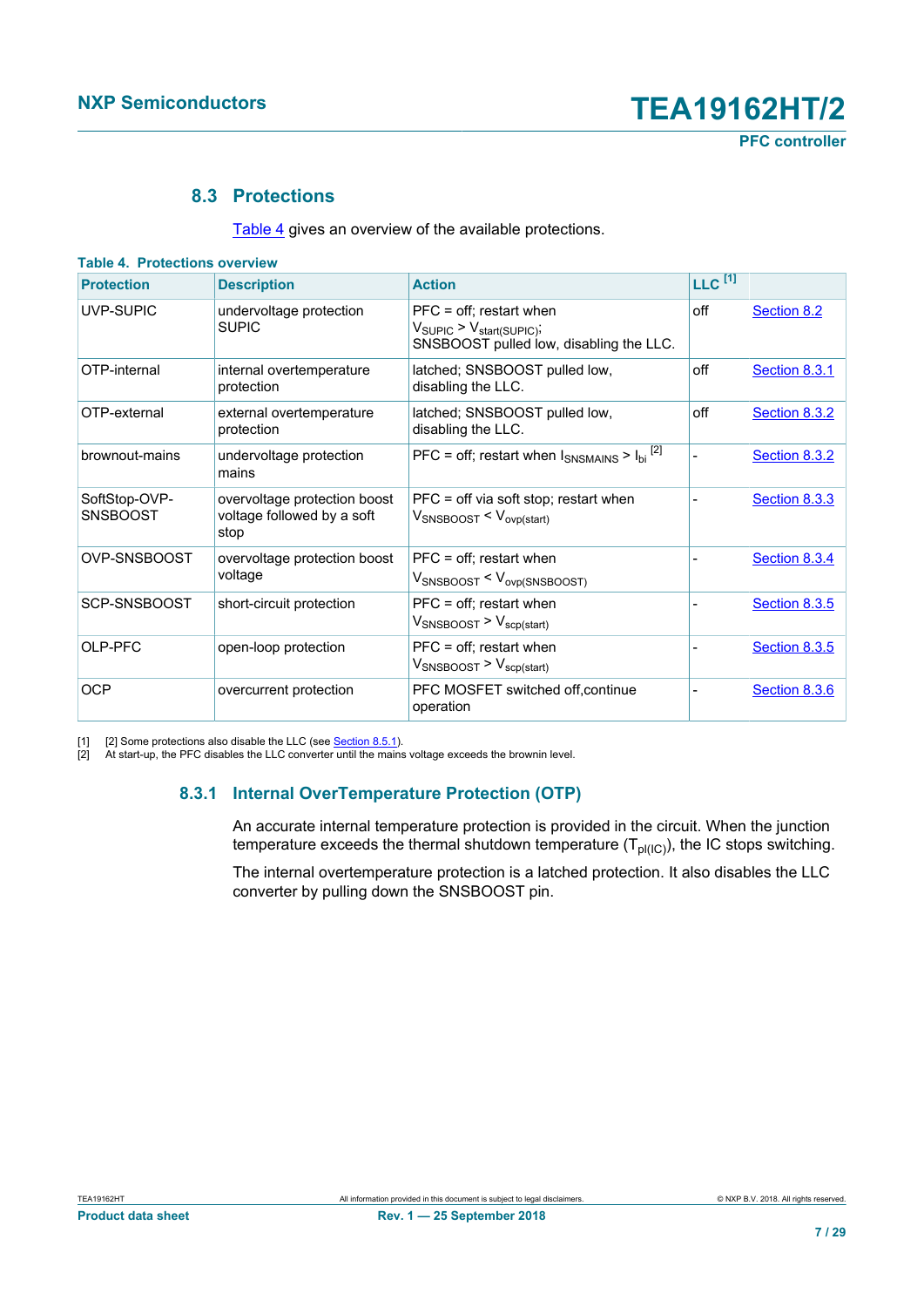#### **8.3.2 Brownin/brownout and external overtemperature protection**

<span id="page-7-0"></span>On the TEA19162HT, the mains measurement and external temperature are combined at the SNSMAINS pin (see [Figure 5\)](#page-7-2).

<span id="page-7-2"></span>

At t1, the voltage at the SNSMAINS pin is internally regulated to  $V_{\text{read(SNSMAINS)}}$ (250 mV). The current into the SNSMAINS pin is a measure of the system input mains voltage. The TEA19162HT continuously measures the SNSMAINS current and waits until it detects a peak in the measured current (t2). This peak current value is internally stored and used as an input for the brownout/brownin detection and the mains compensation.

When, at t3, the current into the SNSMAINS pin is well below the brownin level  $(< l_{en(NTC)}$ ), the controller starts to measure the value of the external NTC. The external NTC is measured by sourcing a current  $(I_{O(SNSMAINS)})$  out of the SNSMAINS pin. When, after a maximum measuring time of  $t_{\text{det}(NTC)max}$  (1 ms), the voltage remains below  $V_{\text{det(SNSMAINS)}}$  during four consecutive NTC measurements, the OTP protection is triggered (t5).

To prevent the PFC from operating at very low mains input voltages, the PFC stops switching when the measured peak current drops to below  $I_{\text{bo}}$ . When the measured current exceeds Ibi, the PFC restarts with a soft start.

#### **8.3.3 Soft stop overvoltage protection (SNSBOOST pin)**

<span id="page-7-1"></span>When the SNSBOOST voltage is between the  $V_{\text{det}(L)SNSBOOST}$  and  $V_{\text{det}(H)SNSBOOST}$ , the TEA19162HT stops switching via a soft stop. The TEA19161T uses this function to force the TEA19162HT to operate in burst mode with a specific duty cycle (see [Section 8.5.2\)](#page-14-1). Audible noise is avoided because at the end of a switching period, the PFC stops via a soft stop. After an OVP event, the system always starts via a soft start.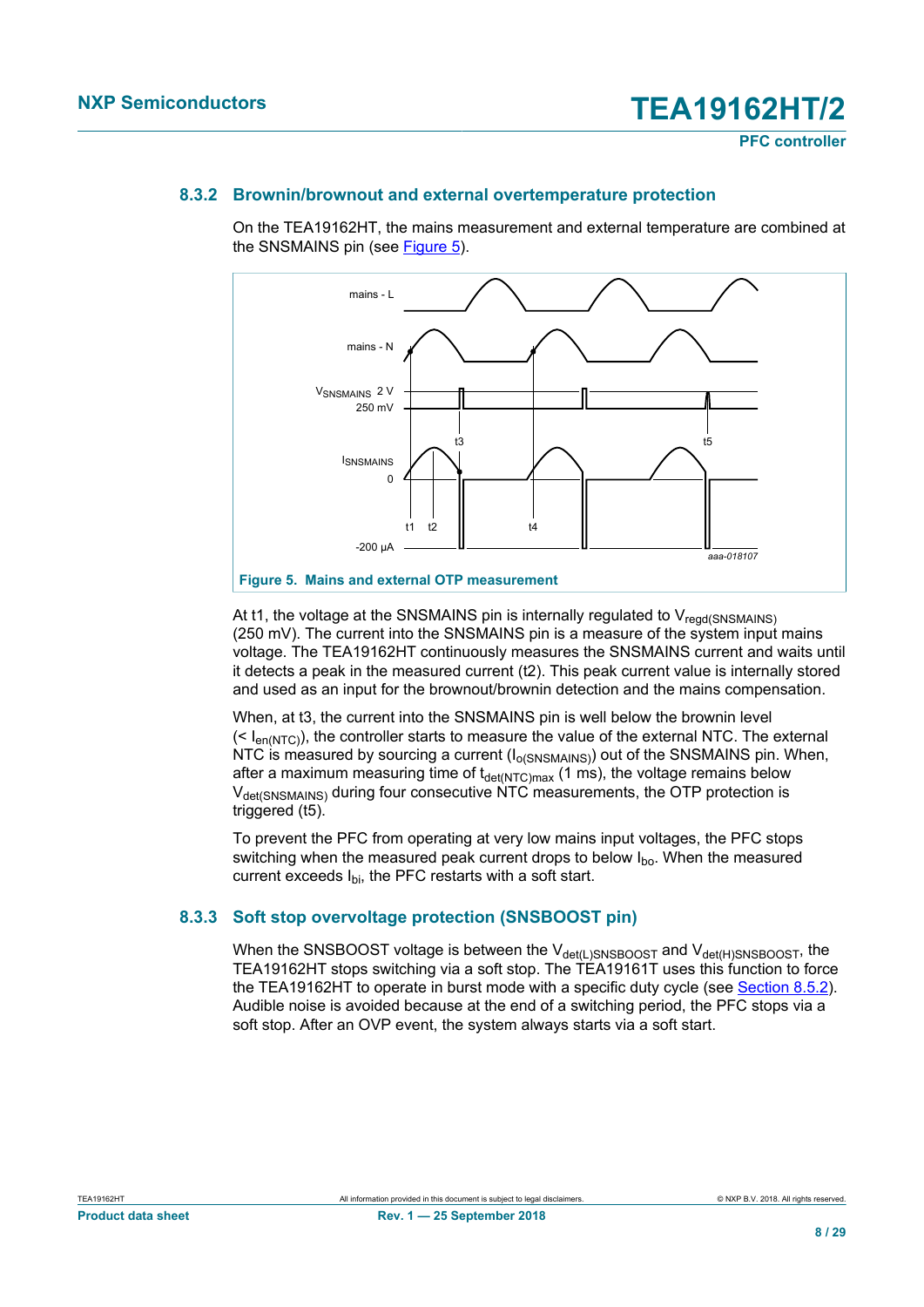#### **8.3.4 Overvoltage protection (SNSBOOST pin)**

<span id="page-8-0"></span>To prevent output overvoltage during load steps and mains transients, an overvoltage protection circuit is built in.

When the voltage on the SNSBOOST pin exceeds the  $V_{ovp(\text{stop})}$  level and is outside the  $V_{\text{det(L)SNSBOOST}}$  and  $V_{\text{det(H)SNSBOOST}}$  window for a minimum period of  $t_{\text{d(ovp)}}$  (100 µs), switching of the power factor correction circuit is inhibited. When the SNSBOOST pin voltage drops to below the V<sub>ovp(start)</sub> (V<sub>ovp(stop)</sub> - V<sub>hys(ovp)</sub>) level again, the switching of the PFC recommences. The IC always restarts with a soft start (see [Section 8.4.1\)](#page-10-0).

#### **8.3.5 PFC open-loop protection (SNSBOOST pin)**

<span id="page-8-1"></span>The PFC does not start switching until the voltage on the SNSBOOST pin exceeds V<sub>scp(start)</sub>. This function acts as short circuit protection for the boost voltage (SCP-SNSBOOST; see [Table 4](#page-6-0)).

#### **8.3.6 Overcurrent protection (SNSCUR pin)**

<span id="page-8-2"></span>Sensing the voltage across an external sense resistor,  $R_{\text{sense}}$ , on the source of the external MOSFET, limits the maximum peak current cycle-by-cycle. The voltage is measured via the SNSCUR pin.

#### **8.3.7 Fast latch reset**

<span id="page-8-3"></span>The restart of the system after a protection is triggered depends on the type of protection. In a safe restart protection (only applicable for the LLC), the system typically restarts after the restart delay time (1 s).

It is different for latched protections. Typically, in a latched protection, the SUPIC must reach the undervoltage protection level to release the protection mode and to restart the system. The release/restart can only be achieved by disconnecting the mains.

In the protection mode, the TEA19161T regulates the voltage of the SUPIC pin to its start level. The PFC output capacitor supplies the SUPIC pin via the SUPHV pin of the TEA19161T. So it takes a long time before the voltage of the SUPIC pin drops below its undervoltage level after the mains is disconnected. To prevent this delay, a special fast latch reset function is implemented in the TEA19162HT, which also releases the protection mode when the mains is reconnected.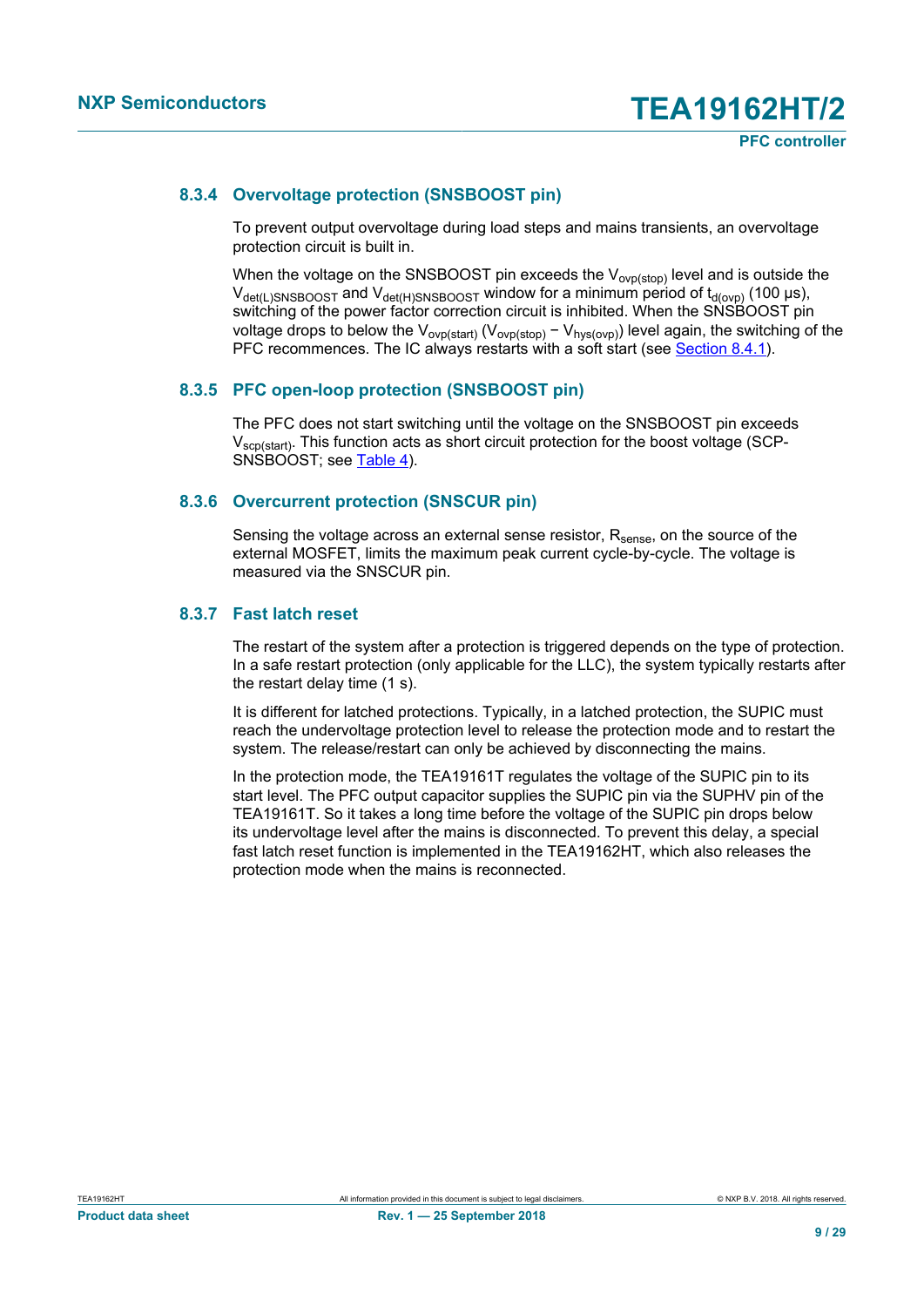**PFC controller**

<span id="page-9-0"></span>

Before t1, the LLC (and/or PFC) is in a (latched) protection and pulls down the SNSBOOST pin, which also disables the PFC.

When the mains voltage drops to below the brownout level  $(I_{bo})$  and the time  $t_{d(det)bo}$ (50 ms) expires (t1), the PFC enters the brownout protection mode. When, in the brownout protection mode, the mains voltage increases again and exceeds the brownin level ( $I_{hi}$ ; t2), the PFC pulls up the SNSBOOST voltage to the  $V_{pu(rst)SNSBOOST}$  level (see  $Figure 6$ ). Because the  $V_{\text{pu(rst)SNSBOOST}}$  level of the PFC exceeds the  $V_{\text{uvp(SNSBOOST)}}$ level of the LLC, the LLC converter resets the protection mode. However, switching is still inhibited as the SNSBOOST voltage remains below the start level  $(V_{\text{start(SNSBOOST)}})$  of the LLC. The SUPIC voltage is still regulated to the  $V_{start(SUP|C)}$  level of the LLC converter. To ensure that the voltage at the SNSBOOST pin accurately reflects the output voltage of the PFC, the PFC converter starts after a delay time  $(t_{d(stat)})$  (t3). The start of the PFC converter is followed by a start-up of the LLC converter (t4).

#### <span id="page-9-1"></span>**8.4 Power factor correction regulation**

The power factor correction circuit operates in quasi-resonant or discontinuous conduction mode with valley switching. The next primary stroke is only started when the previous secondary stroke has ended and the voltage across the PFC MOSFET has reached a minimum value. To detect transformer demagnetization and the minimum voltage across the external PFC MOSFET switch, the voltage on the SNSAUX pin is used.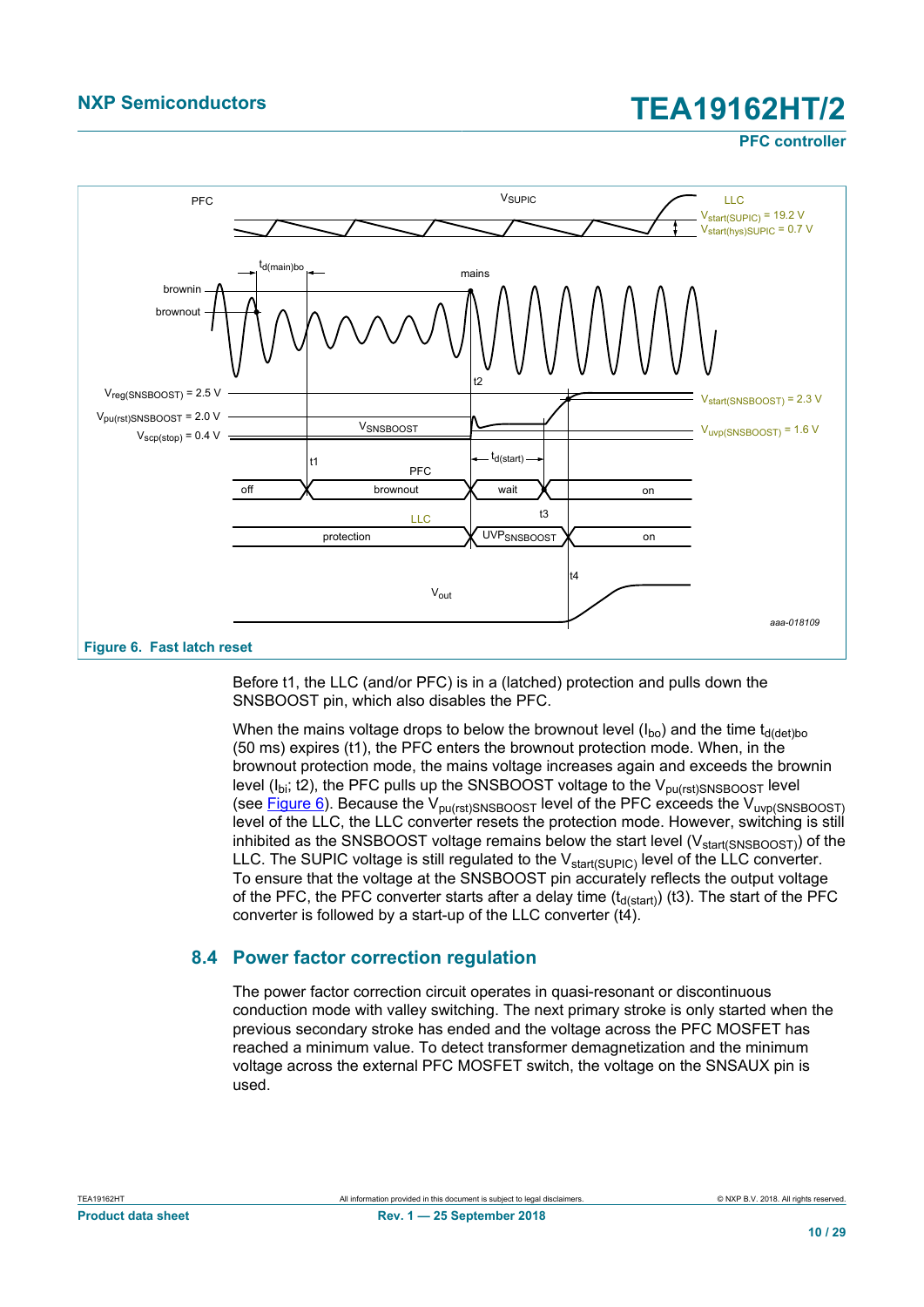#### **8.4.1 Soft start (SNSCUR pin)**

<span id="page-10-0"></span>To prevent audible transformer noise at start-up or during hiccup, the soft start function slowly increases the transformer peak current (see [Figure 7](#page-10-1)).

<span id="page-10-1"></span>

At t1, all conditions to start up the PFC are fulfilled. The maximum voltage on the SNSCUR pin is limited to  $V_{\text{start}(soft)}$  (125 mV). When the PFC starts switching, the maximum SNSCUR voltage is increased to  $V_{reg(oc)}$  within a time period of  $t_{start(soft)}$ (3.62 ms) or until the  $t_{on}$  regulation limits the on-time of the PFC external MOSFET.

#### **8.4.2 ton control**

<span id="page-10-3"></span>The power factor correction circuit is operated in  $t_{on}$  control. The resulting mains harmonic reduction of a typical application is well within the class-D requirements.

The following circuits determine the on-time of the external PFC MOSFET:

- **•** The error amplifier and the loop compensation which define the voltage on the PFCCOMP pin. At V<sub>tonzero(PFCCOMP)</sub> (3.5 V), the on-time is reduced to zero. At  $V_{\text{tonmax(PFCCOMP)}}$  (1.23 V), the on-time is at a maximum.
- **•** Mains compensation which uses the current through the SNSMAINS pin to represent the mains input voltage level.

#### **8.4.3 PFC error amplifier (PFCCOMP and SNSBOOST pins)**

<span id="page-10-2"></span>The boost voltage is divided using a high-ohmic resistive divider and is supplied to the SNSBOOST pin. The transconductance error amplifier, which compares the SNSBOOST voltage with an accurate trimmed reference voltage (V $_{\rm reg(SNSBOOST)}$ ) is connected to this pin. The external loop compensation network on the PFCCOMP pin filters the output current. In a typical application, a resistor and two capacitors set the regulation loop bandwidth.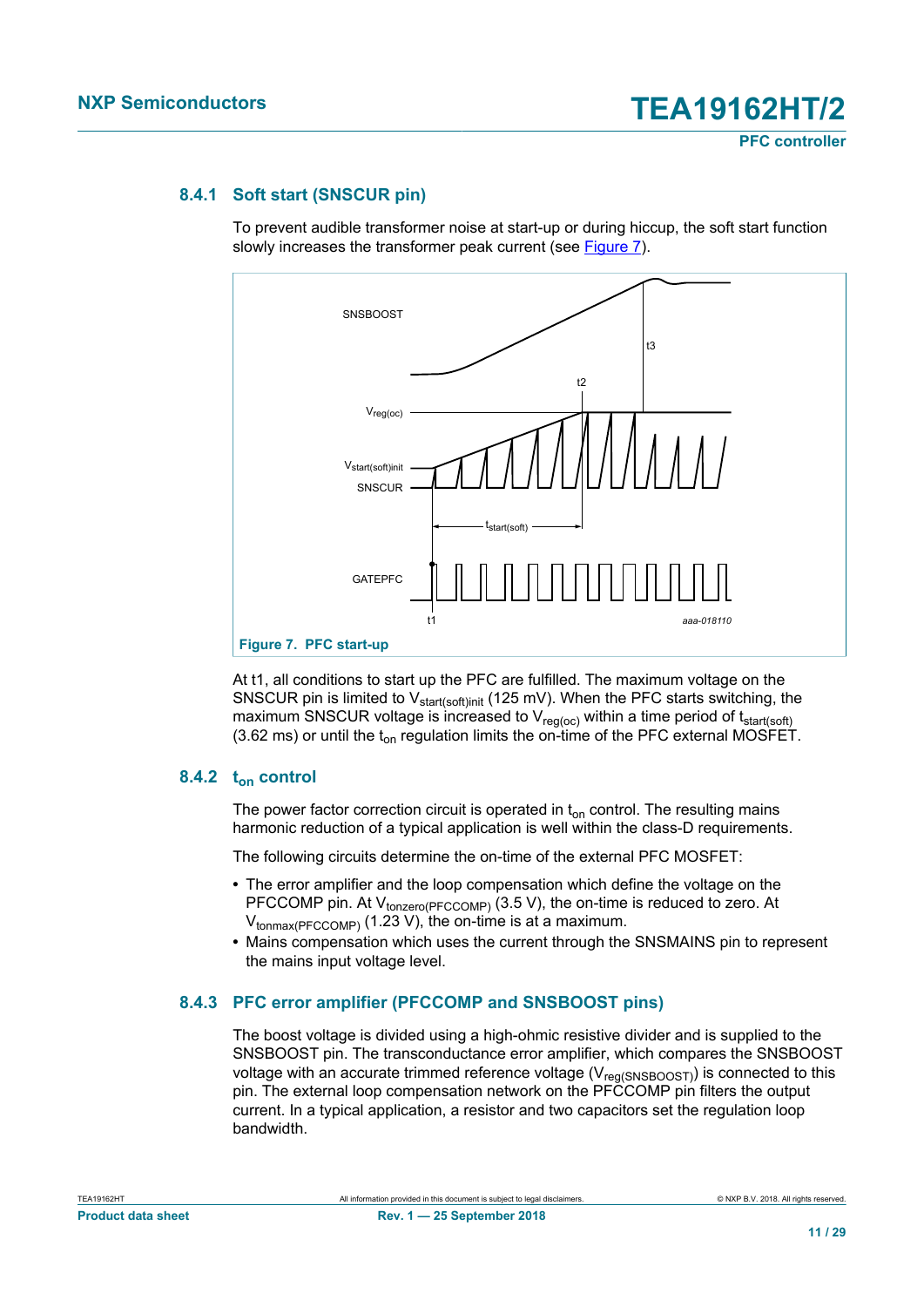The transconductance of the error amplifier is not constant. To avoid triggering the OVP during start-up and during a converter transient response, the transconductance is increased to a level of  $g_{m(high)}$  starting at  $V_{am(high)stat}$  (see [Figure 8\)](#page-11-0).

<span id="page-11-0"></span>

#### **8.4.4 Valley switching and demagnetization (SNSAUX pin)**

<span id="page-11-1"></span>To ensure that the TEA19162HT operates in discontinuous or quasi-resonant mode, the PFC MOSFET is switched on after the transformer is demagnetized. To reduce switching losses and ElectroMagnetic Interference (EMI), the next stroke is started when the PFC MOSFET drain-source voltage is at its minimum (valley switching). The demagnetization and valley detection are measured via the SNSAUX pin.

If no demagnetization signal is detected on the SNSAUX pin, the controller generates a demagnetization signal ( $t_{\text{to(demaq)}}$ ; 44.5 µs typical) after the external MOSFET is switched off.

If no valley signal is detected on the PFCAUX pin, the controller generates a valley signal  $(t_{\text{to(vrec})}; 3.8 \,\mu s \text{ typical})$  after demagnetization is detected.

To protect the internal circuitry, for example during lightning events, connect a 5 kΩ series resistor ( $R_{\text{aux}}$ ; see [Figure 13](#page-23-0)) to the SNSAUX pin. Also connect a 1 kΩ (typical) external sense resistor ( $R_{SNSCUR}$ ; see **[Figure 13](#page-23-0)**) to the SNSCUR pin. To prevent incorrect switching due to external disturbance, place the resistors close to the IC.

#### **8.4.5 Frequency limitation**

<span id="page-11-2"></span>To optimize the transformer and minimize switching losses, the switching frequency is limited to  $f_{sw(PEC)max}$ . If the frequency for quasi-resonant operation exceeds the fsw(PFC)max limit, the system enters Discontinuous Conduction Mode (DCM). When the system is in DCM, the PFC MOSFET switches on at a minimum voltage across the switch (valley switching).

To ensure correct control of the PFC MOSFET under all circumstances, the minimum offtime is limited at  $t_{off(PFC)min}$ .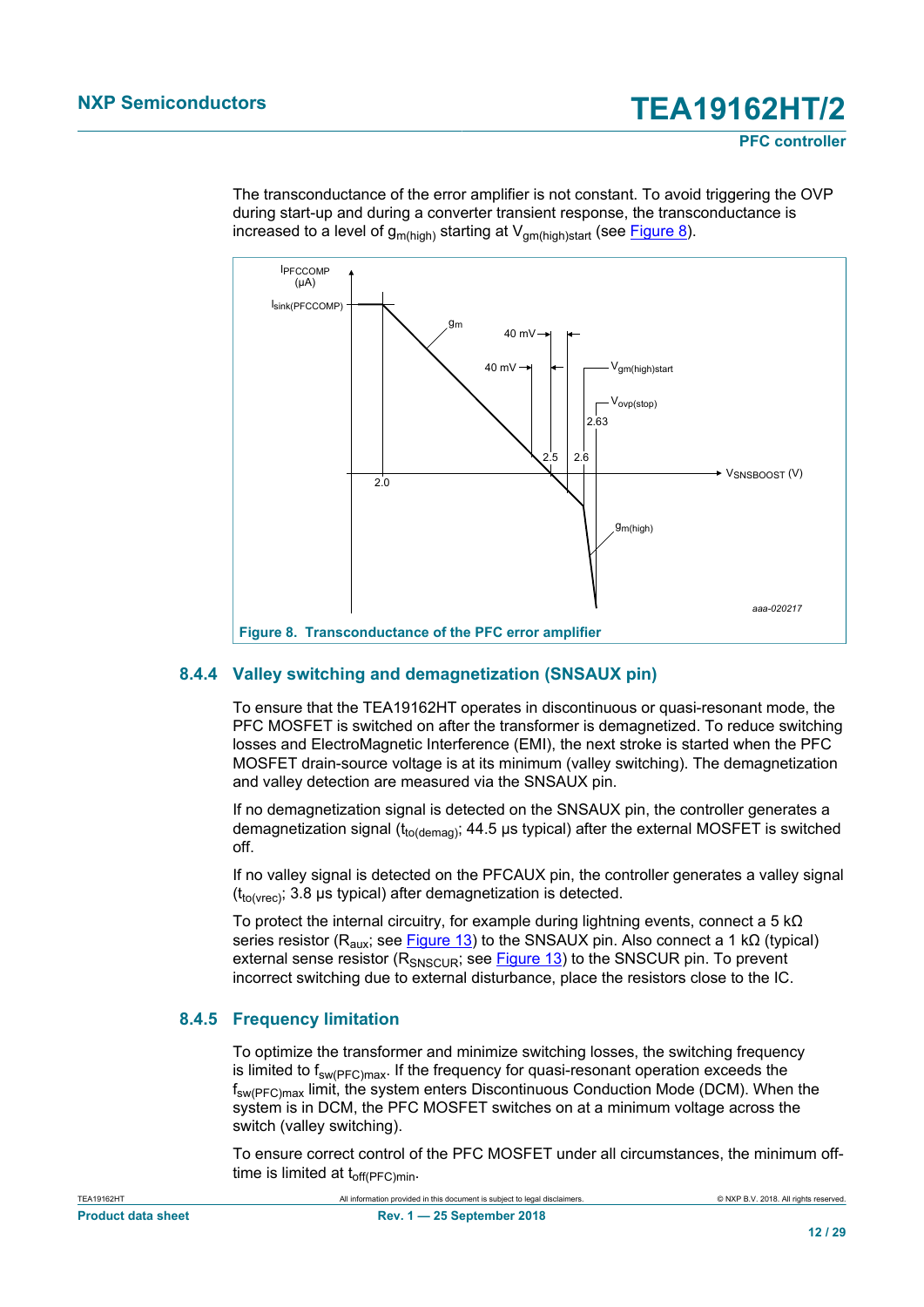#### **8.4.6 Active X-capacitor discharge**

<span id="page-12-1"></span>The TEA19162HT provides an active X-capacitor discharge after the mains voltage is disconnected. When the mains input voltage (and so also the measured current into the SNSMAINS pin) increases (see [Figure 9,](#page-12-0) t2 – t1), the system assumes the presence of a mains voltage. When the mains voltage does not increase for a minimum period of  $t_{d(dch)}$ the active X-capacitor discharge is activated (t3).

When the active X-capacitor discharge function is activated, the X-capacitor is discharged via the external PFC MOSFET (see [Figure 10\)](#page-13-0). To avoid any increase of the PFC output voltage, the external PFC MOSFET is slowly turned on until a small current is detected via the SNSCUR pin (see [Figure 9](#page-12-0), t4). A slow increase of the GATEPFC voltage is achieved via a current source  $(I_{ch(GATEPEC)})$  that slowly charges the external gate-source capacitance of the external MOSFET.

When the voltage at the SNSCUR exceeds  $V_{ch(stop)SNSCUR}$  level (10.5 mV), the voltage at the GATEPFC pin slowly decreases by activating a current sink  $(I_{dch(GATEPFC)})$ . As a result, the gate-source capacitance of the external MOSFET is discharged. When the voltage on the GATEPFC pin drops to below  $V_{\text{dch}(stop)GATEPPC}$  level (0.7 V), the current sink is switched off. The charge/discharge cycle is repeated after the period  $t_{off(dch)}$ (t5). As for a typical power MOSFET the duration of charge/discharge pulses on the GATEPFC pin is shorter than 2 ms,  $T_p$  (4 ms typical) defines the pulse repetition time.

When the voltage on the GATEPFC pin exceeds  $V_{deh(GATFPEC)}$  while the voltage on the SNSCUR pin is still below  $V_{ch(stop)SNSCUR}$ , the system assumes a full discharge of the X-capacitor. It starts to ramp down the GATEPFC voltage. Unless the mains is reconnected, the next active X-capacitor discharge cycle is started after  $t_{\rm d(dch)}$ . Reconnecting the mains is detected via a positive dI/dt at the SNSMAINS pin.

<span id="page-12-0"></span>While the GATEPFC pin discharges the X-capacitor, the mains can be reconnected. In that case, the current through the external MOSFET increases rapidly. If the voltage on the SNSCUR pin exceeds  $V_{dch(SNSC1R)}$ , the internal driver stage rapidly turns off the GATEPFC pin. When the mains is disconnected again (measured via the SNSMAINS pin), the next active X-capacitor discharge cycle starts, followed by a delay of  $t_{d(dch)}$ .

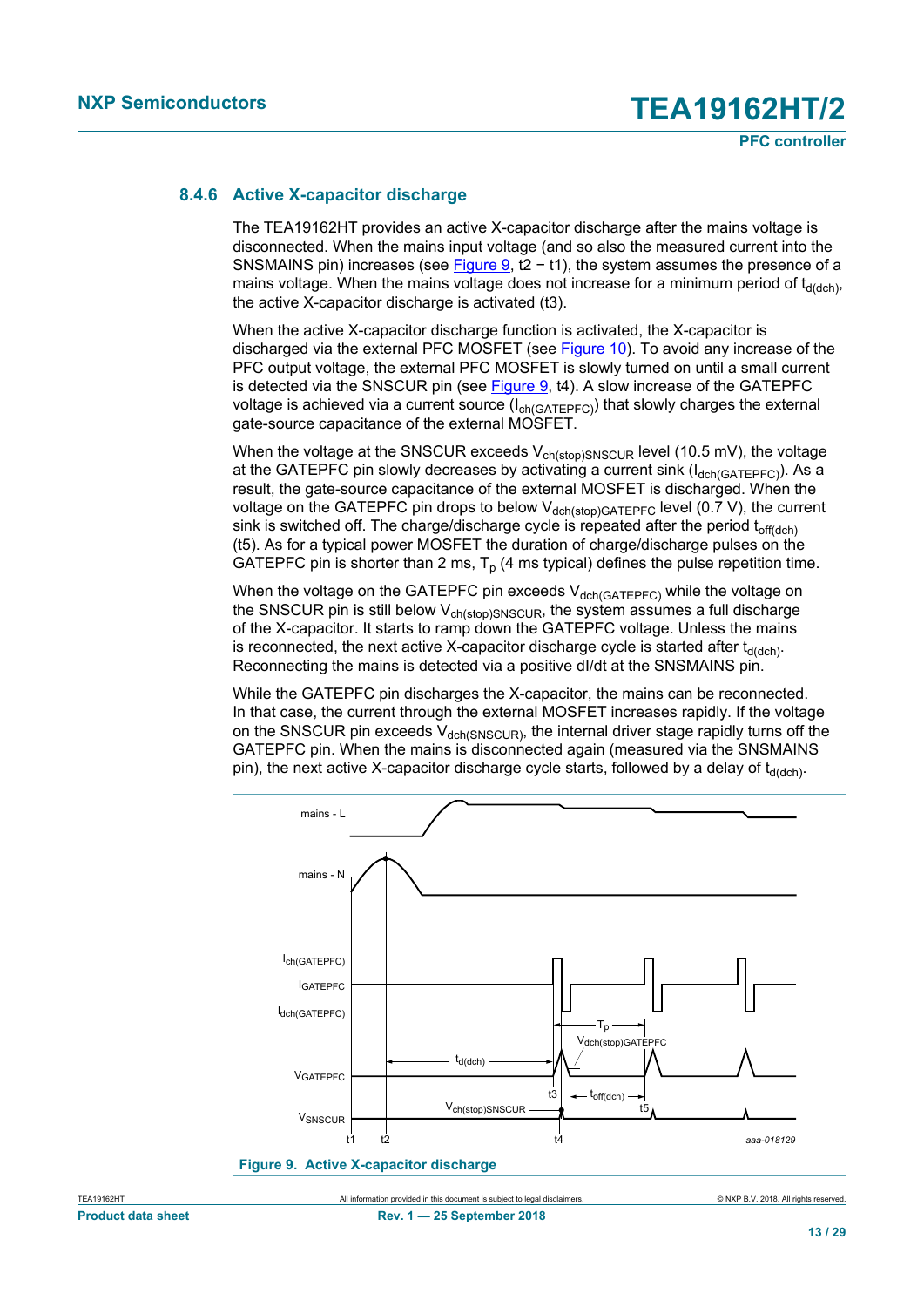**PFC controller**

<span id="page-13-0"></span>

## **8.5 PFC-LLC communication protocol**

<span id="page-13-1"></span>The TEA19162HT (PFC controller) is designed to cooperate with the TEA19161T (LLC controller) in one system. Both controllers can be seen as a combo IC, split up into two packages. All required functionality between the TEA19162HT and TEA19161T is arranged via the combined SUPIC and SNSBOOST pins.

Both controllers are supplied via the SUPIC pin (see [Section 8.2](#page-4-1)). The SNSBOOST pin is used to communicate about the protection states of both controllers. The TEA19161T forces the TEA19162HT to enter burst mode also using the SNSBOOST pin.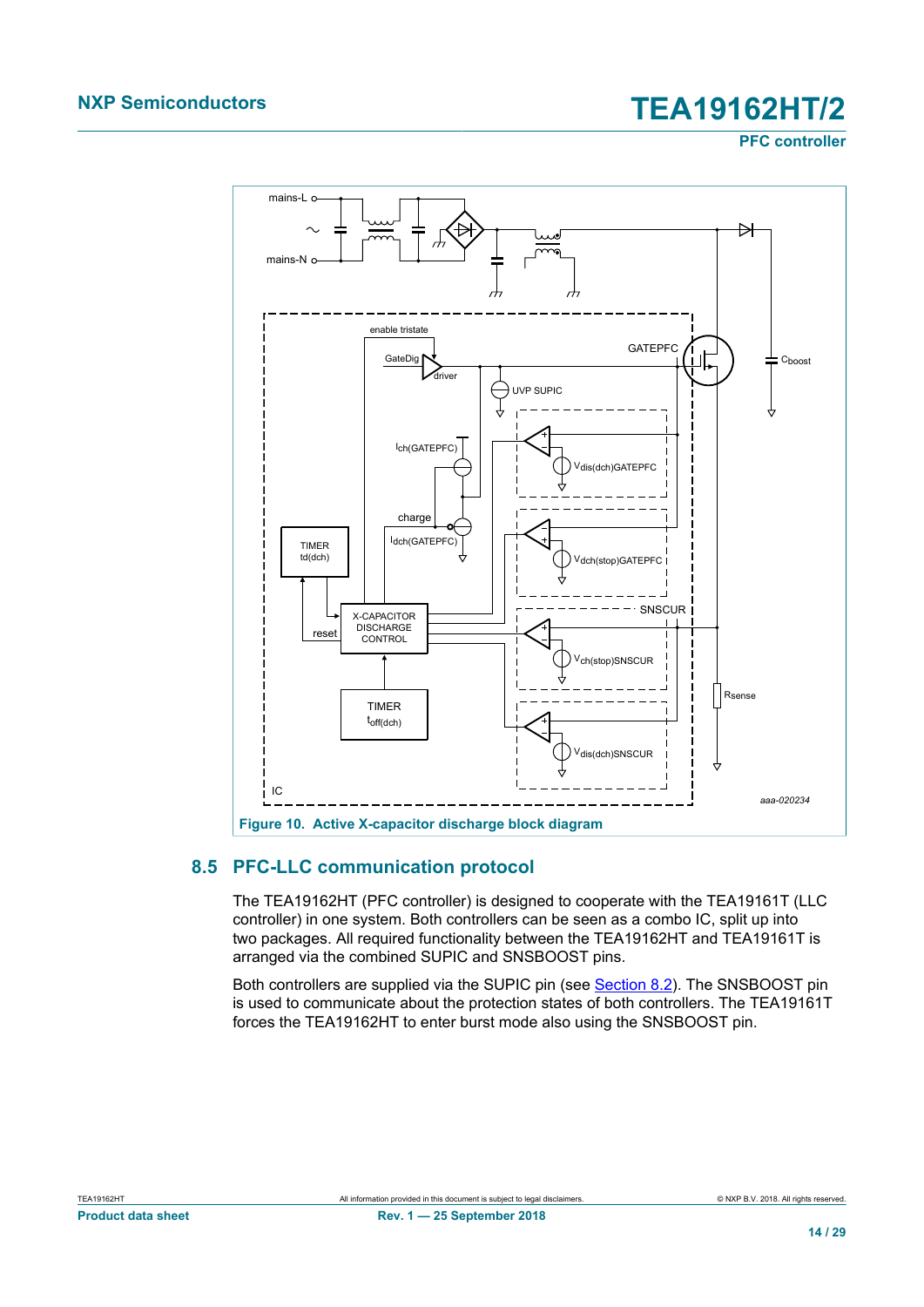#### **8.5.1 Protections**

<span id="page-14-0"></span>When a protection is triggered in the PFC or the LLC, it can also disable the other converter. For example, if an OVP is detected at the LLC, both converters are stopped. Also, at initial start-up, the PFC disables the LLC converter until the brownin level of the mains voltage is detected.

The SNSBOOST pin is used for the communication about such protection states. By pulling down the SNSBOOST pin below the  $V_{\text{uvo(SNSBOOST)}}$  level of the LLC converter, the PFC can disable the LLC converter. Similarly, by pulling down the SNSBOOST pin below the short protection level  $V_{\text{scp}(stop)}$  of the PFC converter, the LLC can disable the PFC.

[Table 4](#page-6-0) in [Section 8.3](#page-6-4) gives an overview of all protections in the PFC converter. The PFC protections that also disable the LLC are listed in the LLC-column.

When the mains voltage initially drops to below the brownout level and then increases to above the brownin level, all protections of the PFC and the LLC are reset. A reset of all protections is also communicated via the SNSBOOST pin by pulling it up to the V<sub>pu(rst)SNSBOOST</sub> level (see **Section 8.3.7**).

The IC starts and remains in the protection mode until the mains brownin level is reached. The IC current consumption is then at power-saving level.

### **8.5.2 PFC burst mode**

<span id="page-14-1"></span>Based on the output power level of the LLC converter, the LLC determines when the PFC enters burst mode. During the burst mode, the LLC converter disables the PFC by increasing the SNSBOOST voltage to between  $V_{\text{det(L)SNSBOOST}}$  and  $V_{\text{det(H)SNSBOOST}}$ (see [Figure 11](#page-15-0)). It ensures a soft start and a soft stop at the start and the end of a switching period, respectively. This increase in the voltage on the SNSBOOST pin is achieved by an additional current out of the LLC converter towards the SNSBOOST pin. The additional current creates a positive voltage shift because of the external resistive network at the SNSBOOST pin.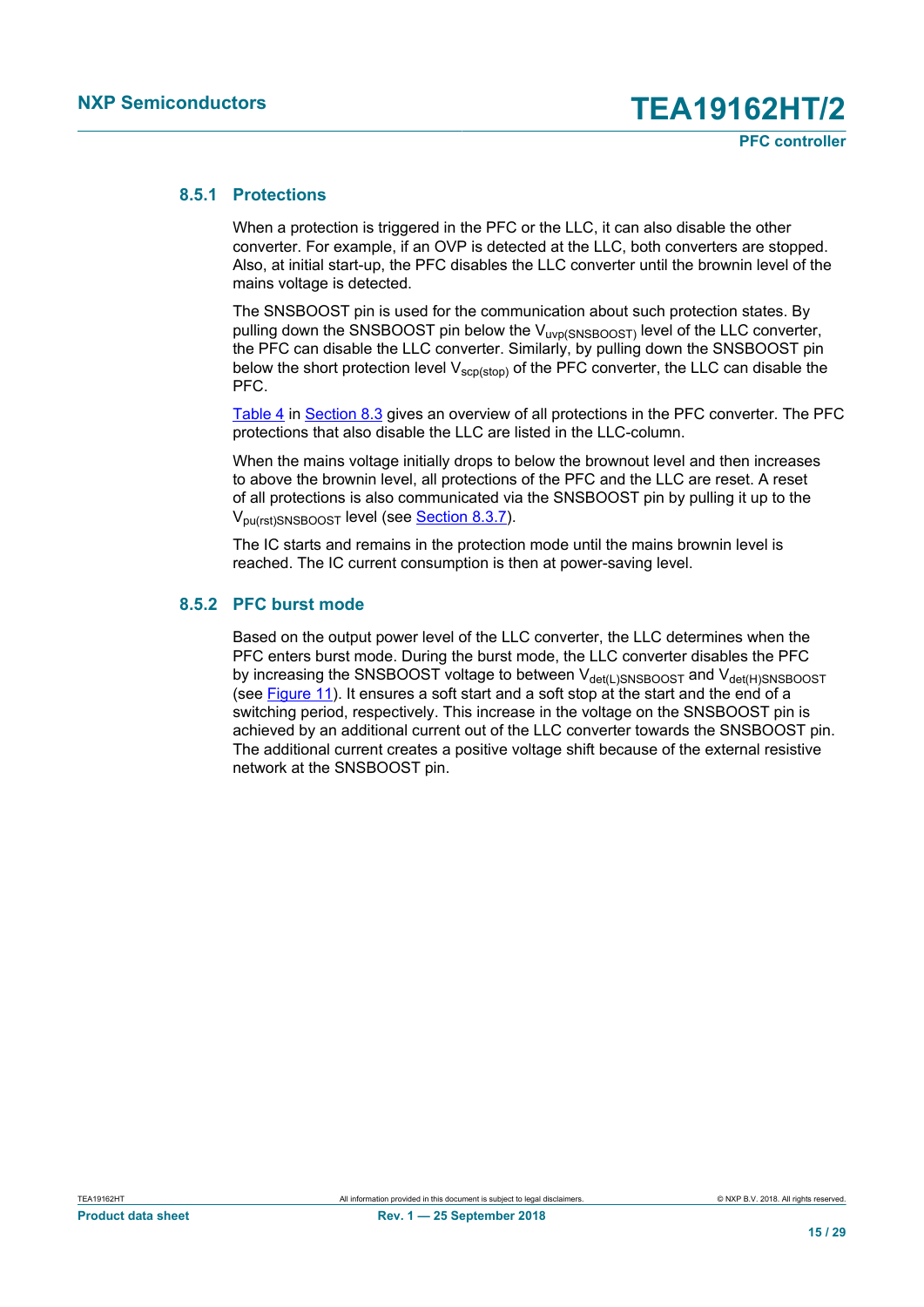**PFC controller**



<span id="page-15-0"></span>At t1, the current out of the LLC SNSBOOST pin  $(I_{off (burst)})$  is activated and the voltage on the SNSBOOST pin increases. When a 100 kΩ external resistor R<sub>SNSBOOST</sub> between the SNSBOOST pin and GND pin is used (see [Figure 11](#page-15-0)), the SNSBOOST voltage increase is about 640 mV (=  $I_{off(burst)SNSBOOST}$ <sup>\*</sup>  $R_{SNSBOOST}$ ). As due to this increase the SNSBOOST voltage is between  $V_{\text{det}(L)SNSBOOST}$  and  $V_{\text{det}(H)SNSBOOST}$  levels (t2), the soft stop of the PFC converter is started. In the soft stop state, the current out of the PFCCOMP pin  $(I_{\text{ch}(stop)soft})$  is activated. At the end of the soft stop, the PFC enters the energy safe state and stops switching (t3). The voltage at the PFCCOMP pin is clamped at  $V_{\text{tonzero/PECCOMP}}$  (3.5 V). It remains at this level during the energy safe state. As the LLC converter operates continuously, even when the PFC is stopped, the PFC output capacitor discharges.

When the PFC boost capacitor is discharged so much that the voltage on the SNSBOOST pin drops by 75 mV ( $\Delta V_{\text{off(burst)}}$ ; t4), the internal current source in the LLC converter is switched off. Because of the negative voltage drop at the SNSBOOST pin, the SNSBOOST voltage drops below the regulation level ( $V_{\text{real(SNSBOOST)}}$ ); t5). The PFC starts switching again (t6). When  $V_{SNSBOOST}$  exceeds the LLC  $V_{on(burst)max}$  level (2.37 V) again, the internal current is reactivated and the PFC stops switching again.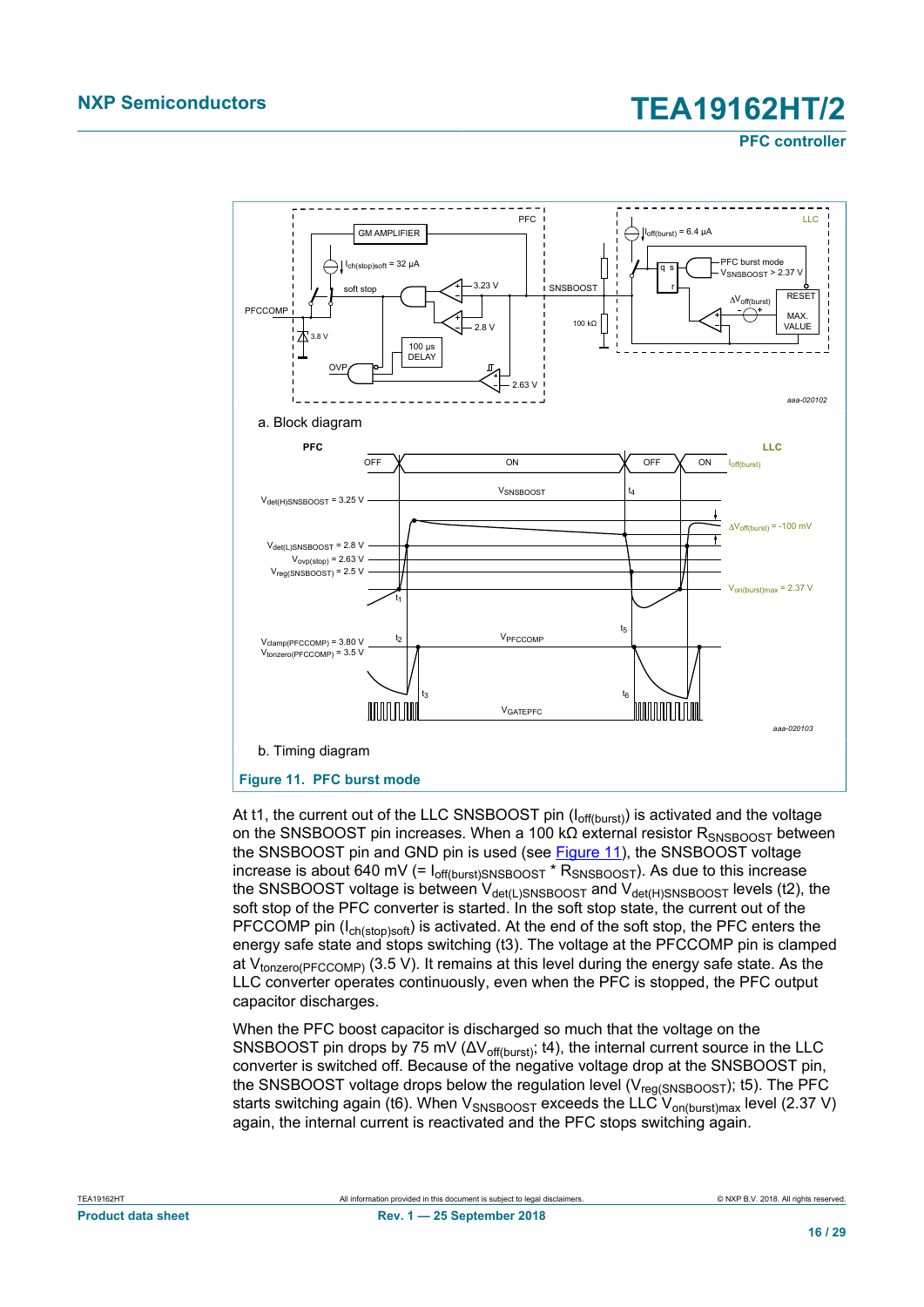The TEA19162HT current consumption in the burst mode depends on whether the IC is switching or not. During burst mode on-time and burst mode off-time, the current consumption is at operating level and power-saving level, respectively.

#### **8.5.3 Soft stop**

<span id="page-16-0"></span>A soft stop always precedes the PFC burst mode. It reduces audible noise of the converter.

The internal current source activated in the LLC converter (see [Figure 11](#page-15-0)) pulls up the voltage at the PFC SNSBOOST pin. When the SNSBOOST pin voltage is between  $V_{\text{det(L)SNSBOOST}}$  (2.8 V) and  $V_{\text{det(H)SNSBOOST}}$  (3.23 V), the PFC soft stop begins. Then, a PFC internal current source  $I_{ch(stop)soft}$  is activated and the transconductance error amplifier in the PFC control loop is switched off (see [Figure 11\)](#page-15-0).

The activated current source provides a current of 32  $\mu$ A ( $I_{\text{ch}(stop)soft}$ ) out of the PFCCOMP pin. This current slowly increases the voltage of the PFCCOMP pin, gradually reducing the converter switching on-time. When the zero on-time is reached, the soft stop ends. The zero on-time corresponds with the PFCCOMP pin voltage of  $V_{\text{nonzero/PECCOMP}}$ (3.5 V).

The detection of the overvoltage on the SNSBOOST pin at the normal OVP level (V<sub>ovp(stop)</sub>) is delayed for the time t<sub>d(ovp)</sub> (100 µs). This additional delay is required to verify if the system should stop immediately because of an OVP or via a soft stop when activating the burst mode.

#### **8.5.4 Mains voltage compensation (SNSMAINS pin)**

<span id="page-16-1"></span>The equation for the transfer function of a power factor corrector contains the square of the mains input voltage. In a typical application, the result is a low bandwidth for low mains input voltages. At high mains input voltages, the Mains Harmonic Reduction (MHR) requirements may be hard to meet.

To compensate for the mains input voltage influence, the TEA19162HT contains a correction circuit. The input voltage is measured via the SNSMAINS pin (see [Section 8.3.2\)](#page-7-0) and the information is fed to an internal mains compensation circuit (see [Figure 1\)](#page-2-0). With this compensation, it is possible to keep the regulation loop bandwidth constant over the full mains input range. The result is that a mains voltage independent transient response on load steps is yielded, while still complying with class-D MHR requirements.

In a typical application, an external circuitry at the PFCCOMP pin (see [Section 8.4.3](#page-10-2)) sets the bandwidth of the regulation loop.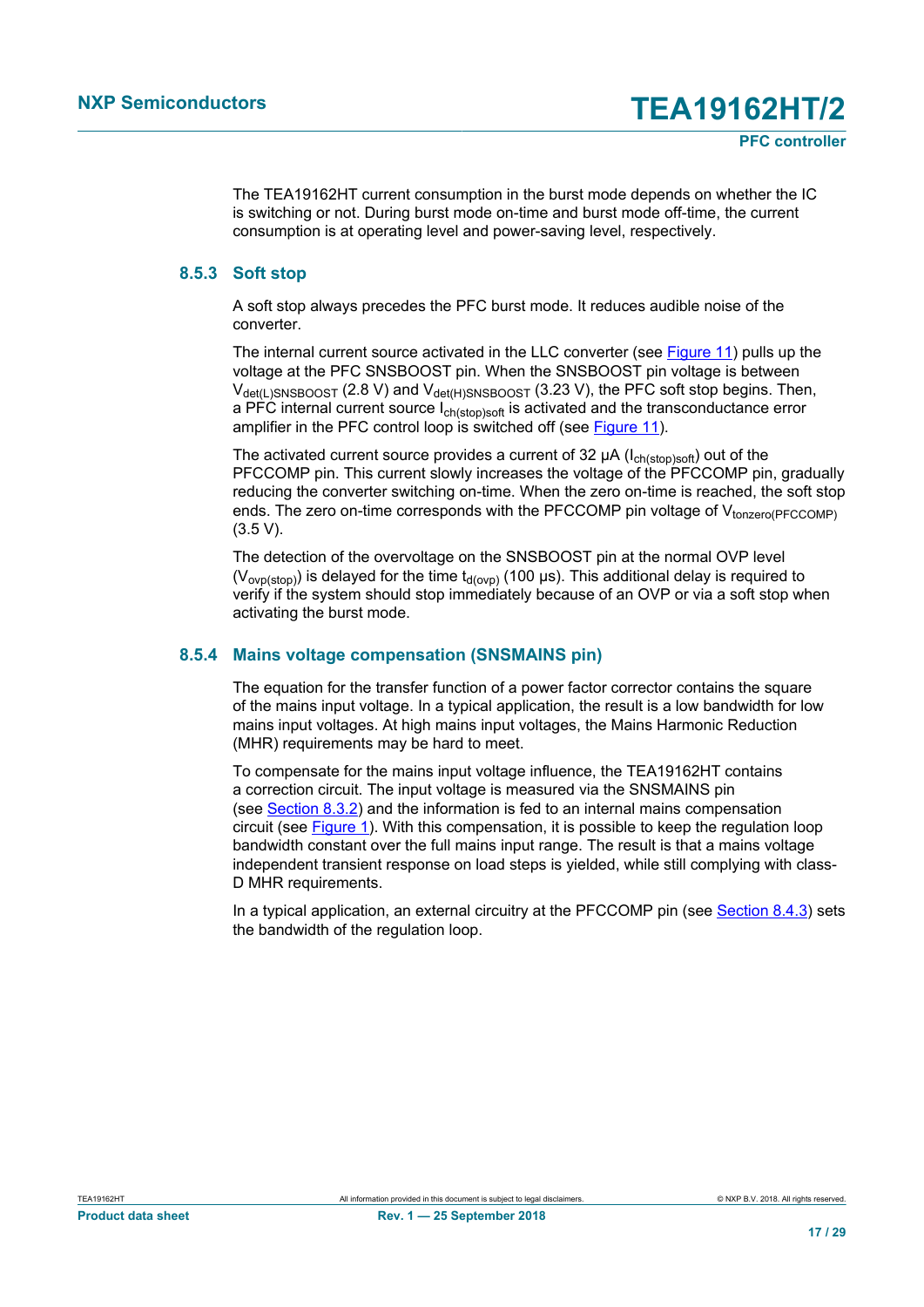### **8.6 Driver (pin GATEPFC)**

<span id="page-17-1"></span>The driver circuit to the gate of the power MOSFET has a current sourcing capability of 600 mA and a current sink capability of 1.4 A typical. These capabilities allow a fast turnon and turn-off of the power MOSFET, ensuring efficient operation.

When the SUPIC voltage is below its start level, the internal keep-off circuitry of the PFC driver pulls down the GATEPFC pin. The pulling down of the GATEPFC pin prevents that an external power MOSFET is activated when the IC power supply is absent or when the V<sub>SUPIC</sub> < V<sub>start(SUPIC)</sub>. The keep-off circuitry (see <u>[Figure 12](#page-17-0)</u>) is supplied via the GATEPFC pin. So, if the actual IC supply is absent or too low (V<sub>SUPIC</sub> < V<sub>start(SUPIC)</sub>), the circuit works correctly.

<span id="page-17-0"></span>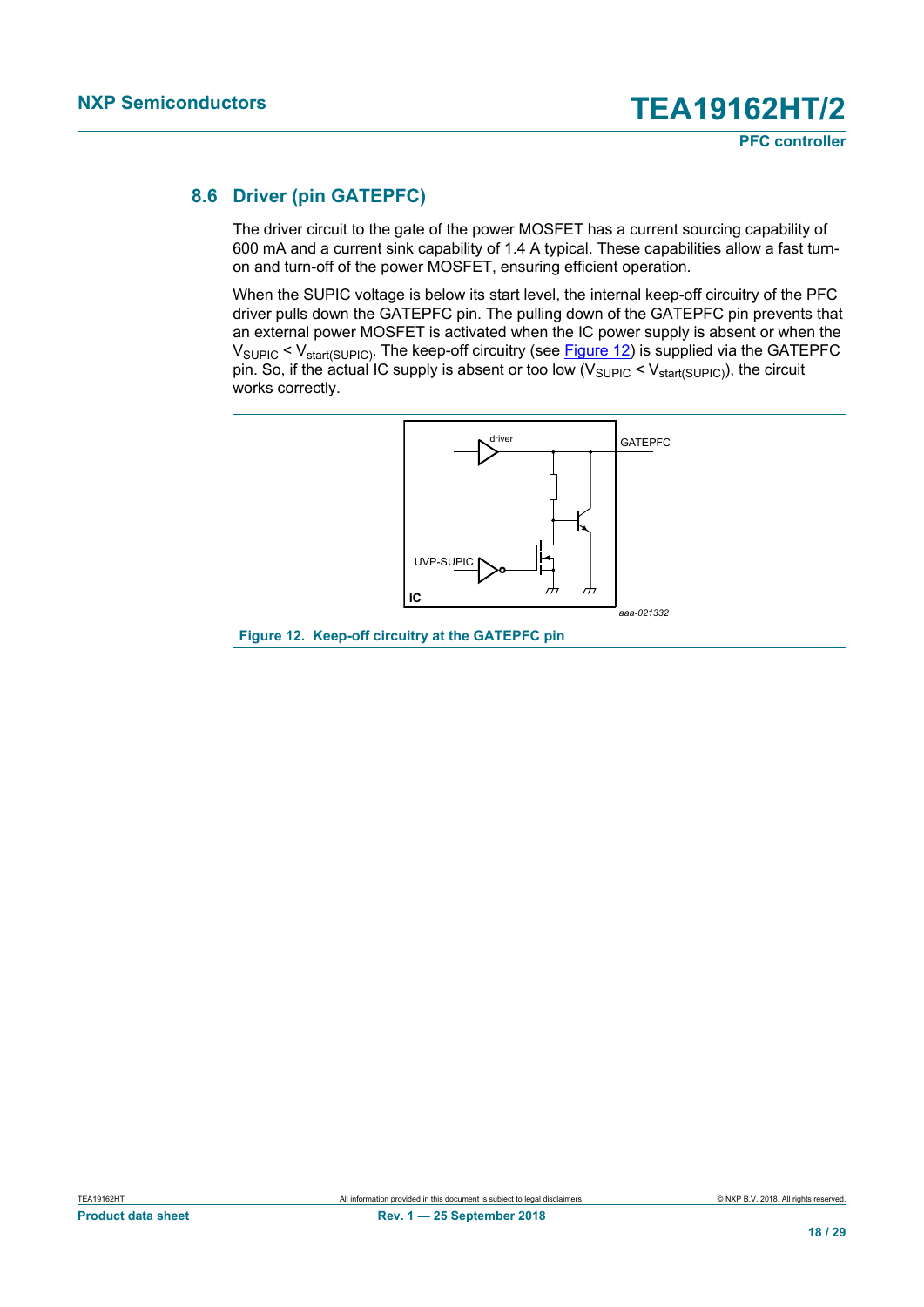# <span id="page-18-2"></span>**9 Limiting values**

#### <span id="page-18-1"></span><span id="page-18-0"></span>**Table 5. Limiting values**

*In accordance with the Absolute Maximum Rating System (IEC 60134).*

| <b>Symbol</b>            | <b>Parameter</b>                   | <b>Conditions</b>      |       | <b>Min</b> | <b>Max</b> | <b>Unit</b> |
|--------------------------|------------------------------------|------------------------|-------|------------|------------|-------------|
| <b>Voltages</b>          |                                    |                        |       |            |            |             |
| <b>V<sub>SUPIC</sub></b> | voltage on pin SUPIC               |                        |       | $-0.4$     | $+38$      | V           |
| <b>V</b> SNSMAINS        | voltage on pin<br><b>SNSMAINS</b>  | current limited        |       | $-0.4$     | $+12$      | $\vee$      |
| V <sub>PFCCOMP</sub>     | voltage on pin<br><b>PFCCOMP</b>   | current limited        |       | $-0.4$     | $+12$      | $\vee$      |
| <b>V</b> SNSAUX          | voltage on pin SNSAUX              | current limited        |       | $-25$      | $+25$      | V           |
| <b>V</b> SNSCUR          | voltage on pin SNSCUR              | current limited        |       | $-0.4$     | $+12$      | V           |
| <b>V</b> SNSBOOST        | voltage on pin<br><b>SNSBOOST</b>  | current limited        |       | $-0.4$     | $+12$      | $\vee$      |
| <b>VGATEPFC</b>          | voltage on pin<br><b>GATEPFC</b>   | current limited        |       | $-0.4$     | $+12$      | V           |
| <b>General</b>           |                                    |                        |       |            |            |             |
| $P_{\text{tot}}$         | total power dissipation            | $T_{amb}$ < 75 °C      |       |            | 0.45       | W           |
| $T_{\text{stg}}$         | storage temperature                |                        |       | $-55$      | $+150$     | $^{\circ}C$ |
| T <sub>j</sub>           | junction temperature               |                        |       | -40        | $+150$     | $^{\circ}C$ |
| <b>ESD</b>               |                                    |                        |       |            |            |             |
| V <sub>ESD</sub>         | electrostatic discharge<br>voltage | • human body model     | $[1]$ | $-2000$    | $+2000$    | $\vee$      |
|                          |                                    | • charged device model | $[2]$ | $-500$     | $+500$     | $\vee$      |

[1] Equivalent to discharging a 100 pF capacitor through a 1.5 kΩ series resistor.

[2] Equivalent to discharging a 200 pF capacitor through a 0.75 μH coil and a 10 Ω resistor.

# <span id="page-18-3"></span>**10 Thermal characteristics**

#### **Table 6. Thermal characteristics**

| <b>Symbol</b> | <b>Parameter</b>                               | <b>Conditions</b>             | <b>Typ</b> | Unit |
|---------------|------------------------------------------------|-------------------------------|------------|------|
| $R_{th(i-a)}$ | thermal resistance from<br>iunction to ambient | in free air: JEDEC test board | 150        | K/W  |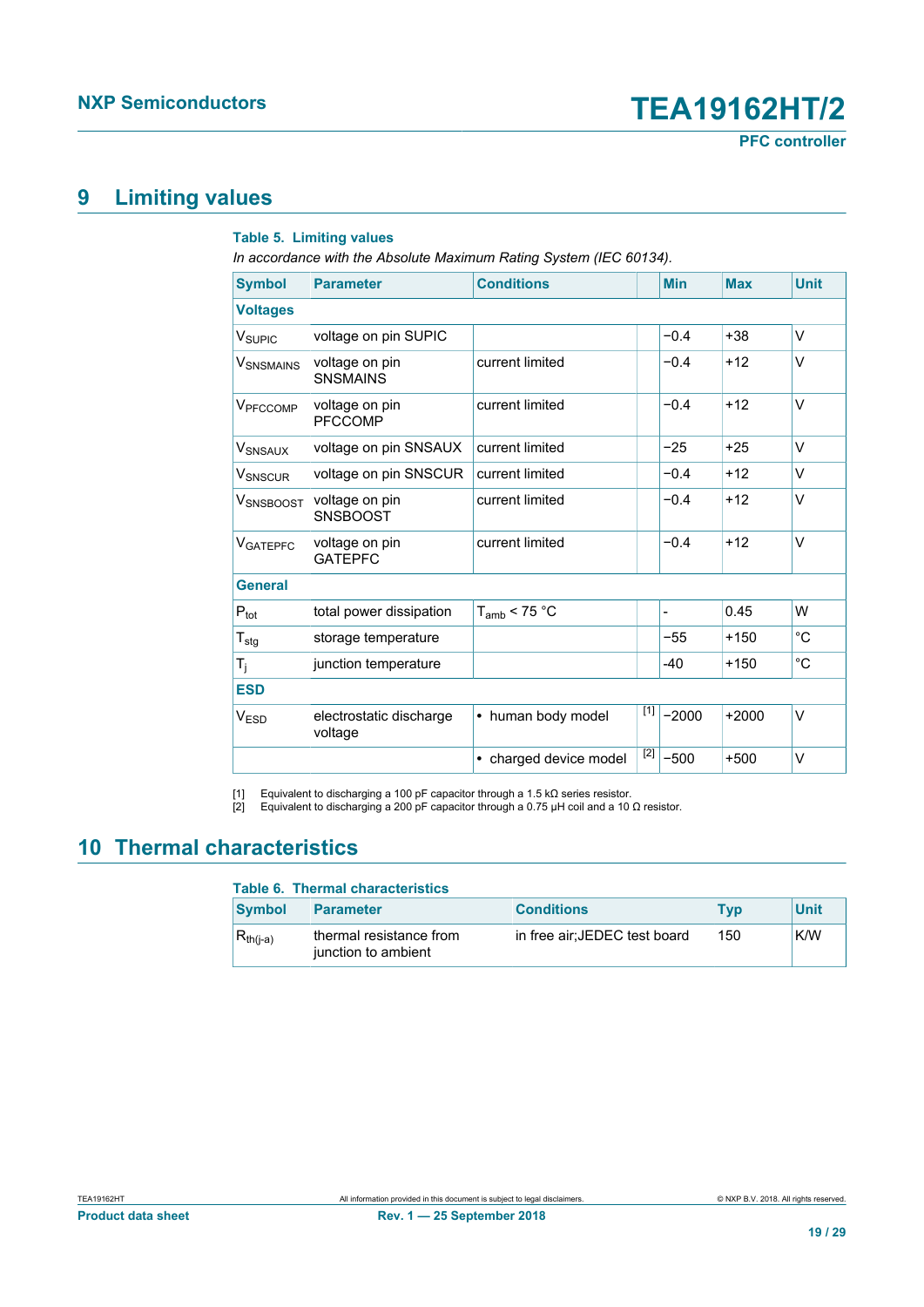# <span id="page-19-0"></span>**11 Characteristics**

#### **Table 7. Characteristics**

*Tamb = 25 °C; VSUPIC = 20 V; all voltages are measured with respect to ground (pin 2); currents are positive when flowing into the IC; unless otherwise specified.*

| <b>Symbol</b>                           | <b>Parameter</b>                                | <b>Conditions</b>                                                                         | <b>Min</b>     | <b>Typ</b> | <b>Max</b>               | <b>Unit</b> |
|-----------------------------------------|-------------------------------------------------|-------------------------------------------------------------------------------------------|----------------|------------|--------------------------|-------------|
| <b>Supply (SUPIC pin)</b>               |                                                 |                                                                                           |                |            |                          |             |
| V <sub>start</sub> (SUPIC)              | start voltage on pin SUPIC                      |                                                                                           | 12.35          | 13         | 13.65                    | $\vee$      |
| V <sub>uvp(SUPIC)</sub>                 | undervoltage protection voltage<br>on pin SUPIC |                                                                                           | 8.55           | 9          | 9.45                     | V           |
| $I_{\rm CC}$                            | supply current                                  | operating mode; $f_{sw}$ = 100 kHz;<br>pin GATEPFC = floating;<br>$V_{SNSBOOST}$ = 2.2 V  |                |            | 0.80                     | mA          |
|                                         |                                                 | power-save mode;<br>pin PFCCOMP = floating;<br>$V_{SNSBOOST}$ = 2.7 V                     |                |            | 0.20                     | mA          |
| <b>Gate driver output (GATEPFC pin)</b> |                                                 |                                                                                           |                |            |                          |             |
| Isource(GATEPFC)                        | source current on pin GATEPFC                   | $V_{GATEPFC}$ = 2 V; $V_{SUPIC}$ ≥ 13 V                                                   | $\overline{a}$ | $-0.6$     |                          | A           |
| Isink(GATEPFC)                          | sink current on pin GATEPFC                     | $V_{GATEPFC}$ = 2 V; $V_{SUPIC}$ ≥ 13 V                                                   | $\frac{1}{2}$  | 0.6        | $\overline{\phantom{a}}$ | A           |
|                                         |                                                 | $V_{GATEPFC}$ = 10 V; $V_{SUPIC}$ ≥ 13 V                                                  |                | 1.4        |                          | A           |
| $V_{o(max)GATEPFC}$                     | maximum output voltage on pin<br><b>GATEPFC</b> |                                                                                           | 10.0           | 11.0       | 12.0                     | $\vee$      |
|                                         | <b>Mains voltage sensing (SNSMAINS pin)</b>     |                                                                                           |                |            |                          |             |
| $I_{\text{bi}}$                         | brownin current                                 |                                                                                           | 5.35           | 5.75       | 6.15                     | μA          |
| $I_{\text{bo}}$                         | brownout current                                |                                                                                           | 4.65           | 5.00       | 5.35                     | μA          |
| $I_{\text{bo(hys)}}$                    | hysteresis of brownout current                  | $I_{\text{bi}} - I_{\text{bo}}$                                                           | 640            | 750        | 820                      | nA          |
| $t_{d(det)bo}$                          | brownout detection delay time                   |                                                                                           | 45.2           | 50         | 55.5                     | ms          |
| V <sub>regd</sub> (SNSMAINS)            | regulated voltage on pin<br><b>SNSMAINS</b>     | mains detection period;<br>no current at SNSMAINS;<br>$C_{\text{max(SNSMAINS)}} = 100$ pF | 230            | 250        | 270                      | mV          |
|                                         | X-capacitor discharge (SNSCUR and GATEPFC pins) |                                                                                           |                |            |                          |             |
| $t_{d(dch)}$                            | discharge delay time                            | x-capacitor discharge                                                                     | 109            | 118        | 128                      | ms          |
| $I_{ch(GATEPFC)}$                       | charge current on pin<br><b>GATEPFC</b>         | x-capacitor discharge                                                                     | $-29$          | $-26$      | $-23$                    | μA          |
| Idch(GATEPFC)                           | discharge current on pin<br><b>GATEPFC</b>      | x-capacitor discharge                                                                     | 23             | 26         | 29                       | $\mu A$     |
| V <sub>ch(stop)</sub> SNSCUR            | stop charge voltage on pin<br><b>SNSCUR</b>     | x-capacitor discharge;<br>stop of external MOST gate<br>charge; $dV/dt = 0$               | 8.00           | 10.50      | 12.50                    | mV          |
| V <sub>dch(stop)</sub> GATEPFC          | stop discharge voltage on pin<br><b>GATEPFC</b> | x-capacitor discharge; stop of<br>external MOST gate discharge                            | 0.3            | 0.7        | 1.1                      | $\vee$      |
| $t_{off(dch)}$                          | discharge off-time                              | x-capacitor; time between<br>discharge/charge pulses;<br><b>GATEPFC</b> pin               | 1.88           |            | 6.40                     | ms          |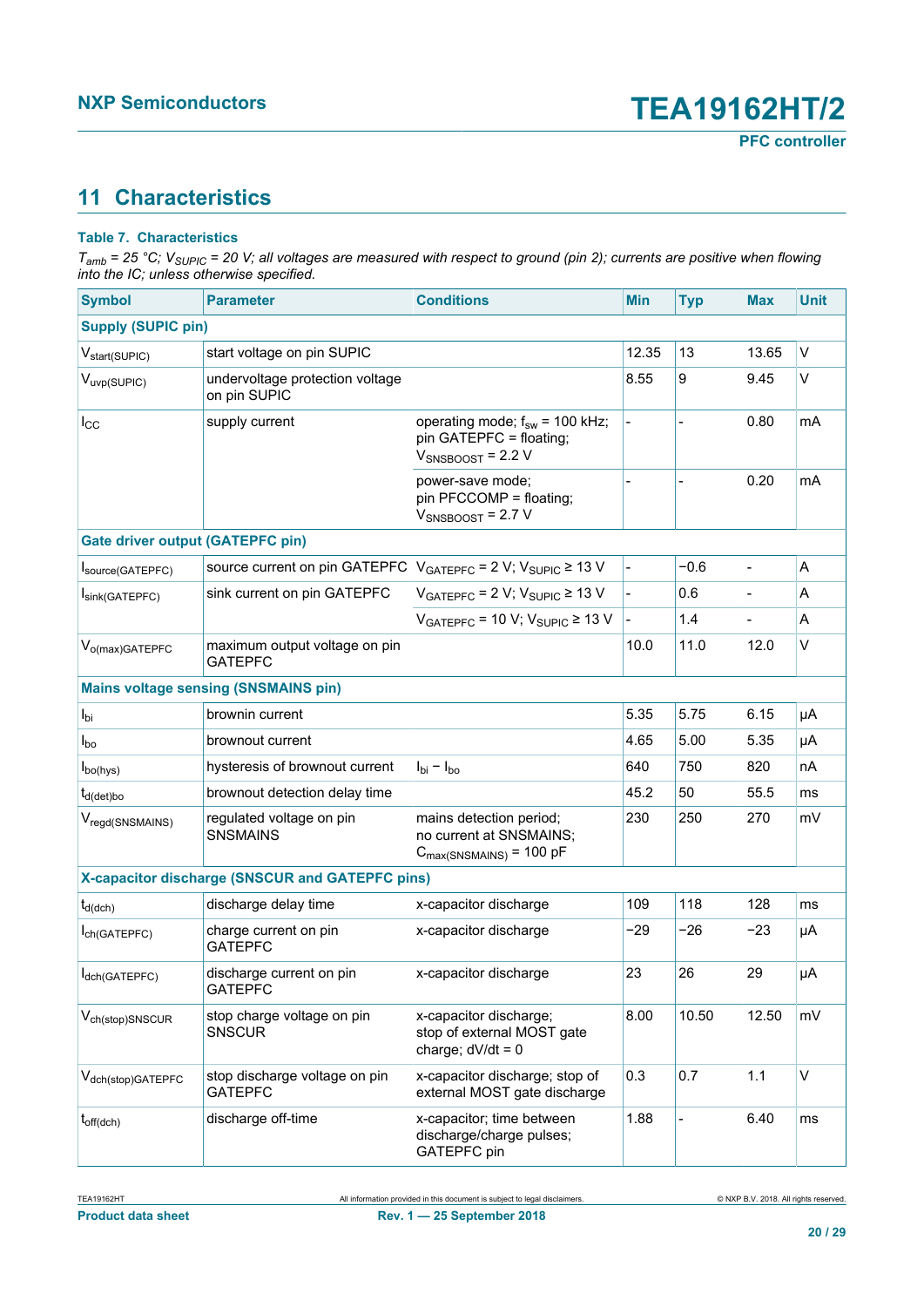## **PFC controller**

| <b>Symbol</b>                 | <b>Parameter</b>                                                           | <b>Conditions</b>                                                                                                                     | <b>Min</b> | <b>Typ</b>                    | <b>Max</b>     | <b>Unit</b> |
|-------------------------------|----------------------------------------------------------------------------|---------------------------------------------------------------------------------------------------------------------------------------|------------|-------------------------------|----------------|-------------|
| $T_p$                         | pulse period                                                               | 3.76<br>x-capacitor discharge;<br>pulse duration $\leq$ 2 ms (typical);<br>GATEPFC pin                                                |            | 4.00                          | 4.27           | ms          |
| V <sub>dis(dch)</sub> GATEPFC | disable discharge voltage on pin<br><b>GATEPFC</b>                         | x-capacitor discharge                                                                                                                 | 9.00       | 9.45                          | 9.90           | $\vee$      |
| V <sub>dis(dch)</sub> SNSCUR  | disable discharge voltage on pin $x$ -capacitor discharge<br><b>SNSCUR</b> |                                                                                                                                       | 44         | 50                            | 56             | mV          |
|                               |                                                                            | Output voltage sensing, regulation and compensation (SNSBOOST and PFCCOMP pins)                                                       |            |                               |                |             |
| $V_{reg(SNSBOOST)}$           | regulation voltage on pin<br><b>SNSBOOST</b>                               | $I_{\text{PFCCOMP}} = 0$ A                                                                                                            | 2.475      | 2.500                         | 2.525          | V           |
| $g_m$                         | transconductance                                                           | error amplifier;<br>VSNSBOOST to IPFCCOMP;  <br>$V_{\text{SNSBOOST}} - V_{\text{intregd(SNSBOOST)}} \leq 40 \text{ mV}$               | $-90$      | $-75$                         | $-60$          | µA/V        |
| Isink(PFCCOMP)                | sink current on pin PFCCOMP                                                | $V_{SNSBOOST}$ = 2 V;<br>$V_{\text{PFCCOMP}}$ = 2.75 V                                                                                | 30.0       | 35.5                          | 41.0           | μA          |
| g <sub>m(high)</sub>          | high transconductance                                                      | error amplifier;<br>VSNSBOOST to IPFCCOMP;<br>$V_{start(gm)high} \leq V_{SNSBOOST} < V_{stop(qvp)}$                                   |            | $-1.26$                       | $\overline{a}$ | mA/V        |
| V <sub>gm(high)start</sub>    | start high transconductance<br>voltage                                     | pin SNSBOOST                                                                                                                          | 2.56       | 2.60                          | 2.63           | $\vee$      |
| $I_{clamp(max)}$              | maximum clamp current                                                      | pin PFCCOMP; energy-<br>save mode; PFC off;<br>$V_{\text{PFCCOMP}} = 0 V$                                                             | $-260$     | $-220$                        | $-190$         | μA          |
| $I_{en(PFC)}$                 | PFC enable current                                                         | pin PFCCOMP                                                                                                                           | $-15$      | $-11.5$                       | $-8$           | μA          |
| V <sub>clamp</sub> (PFCCOMP)  | clamp voltage on pin<br><b>PFCCOMP</b>                                     | bidirectional clamp; energy-<br>save mode; PFC off                                                                                    | 3.40       | 3.50                          | 3.60           | V           |
|                               |                                                                            | upper clamp voltage;<br>unidirectional clamp;<br>operating mode; PFC on;<br>$I_{\text{PFCCOMP}}$ = 120 µA                             | 3.70       | 3.80                          | 3.90           | $\vee$      |
|                               |                                                                            | lower clamp voltage;<br>unidirectional clamp;<br>operating mode;PFC on;<br>$V_{SNSBOOST}$ = 2.5 V;<br>$I_{\text{PFCCOMP}} = 30 \mu A$ |            | V <sub>tonmax</sub> (PFCCOMP) |                | $\vee$      |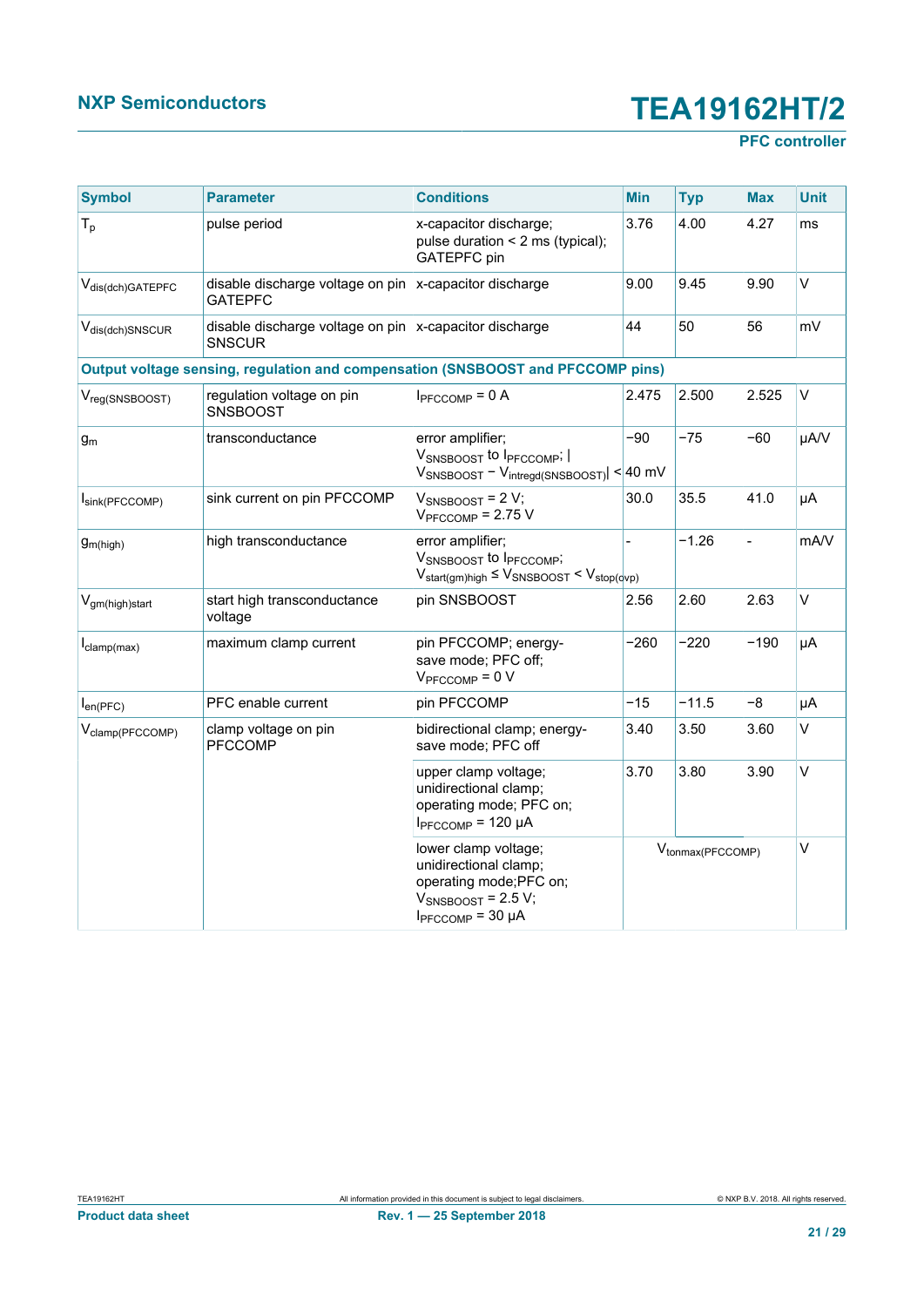## **PFC controller**

| <b>Symbol</b>                            | <b>Parameter</b>                                                        | <b>Conditions</b>                                                                                                                                                       | <b>Min</b> | <b>Typ</b> | <b>Max</b>               | <b>Unit</b>  |
|------------------------------------------|-------------------------------------------------------------------------|-------------------------------------------------------------------------------------------------------------------------------------------------------------------------|------------|------------|--------------------------|--------------|
| <b>Mains compensation</b>                |                                                                         |                                                                                                                                                                         |            |            |                          |              |
| $t_{on(PFC)}$                            | PFC on-time                                                             | minimum mains voltage<br>compensation current;<br>$V_{\text{PFCCOMP}}$ = 1.25 V;<br>$V_{SNSBOOST}$ = 2.5 V;<br>$I_{\text{mvc(SNSMAINS)}}$ = 5.25 µA                     | 30         | 37.5       | 45                       | μs           |
|                                          |                                                                         | maximum mains voltage<br>compensation current;<br>$V_{\text{PFCCOMP}}$ = 1.25 V;<br>$V_{SNSBOOST}$ = 2.5 V;<br>$I_{\text{mvc(SNSMAINS)}} = I_{\text{mvc(max)SNSMAINS}}$ | 1.5        | 3          | 4.5                      | μs           |
| I <sub>mvc(max)</sub> SNSMAINS           | maximum mains voltage<br>compensation current on pin<br><b>SNSMAINS</b> |                                                                                                                                                                         | 18         | 20         | 22                       | μA           |
| <b>PFC on-timer (PFCCOMP pin)</b>        |                                                                         |                                                                                                                                                                         |            |            |                          |              |
| V <sub>tonzero</sub> (PFCCOMP)           | zero on-time voltage on pin<br><b>PFCCOMP</b>                           |                                                                                                                                                                         | 3.40       | 3.50       | 3.60                     | $\vee$       |
| V <sub>tonmax</sub> (PFCCOMP)            | maximum on-time voltage on<br>pin PFCCOMP                               |                                                                                                                                                                         | 1.18       | 1.23       | 1.28                     | $\mathsf{V}$ |
| $f_{sw(PFC)max}$                         | maximum PFC switching<br>frequency                                      |                                                                                                                                                                         | 328        | 365        | 402                      | kHz          |
| $t_{off(PFC)}$ min                       | minimum PFC off-time                                                    |                                                                                                                                                                         | 1.25       | 1.55       | 1.85                     | μs           |
|                                          | <b>Demagnetization sensing (pin SNSAUX)</b>                             |                                                                                                                                                                         |            |            |                          |              |
| V <sub>det(demag)</sub> SNSAUX           | demagnetization detection<br>voltage on pin SNSAUX                      |                                                                                                                                                                         | $-125$     | $-90$      | $-55$                    | mV           |
| $t_{to(demag)}$                          | demagnetization time-out time                                           |                                                                                                                                                                         | 37         | 44.5       | 52                       | μs           |
| Iprot(SNSAUX)                            | protection current on pin<br>SNSAUX                                     | pin SNSAUX = open;<br>$V_{SNSAUX}$ = 50 mV                                                                                                                              |            | $-40$      |                          | nA           |
| <b>Valley sensing (SNSAUX pin)</b>       |                                                                         |                                                                                                                                                                         |            |            |                          |              |
| $(\Delta V/\Delta t)_{\text{vrec}(min)}$ | minimum valley recognition<br>voltage change with time                  |                                                                                                                                                                         |            |            | 1.7                      | $V/\mu s$    |
| $t_{to(vrec)}$                           | valley recognition time-out time                                        |                                                                                                                                                                         | 3.0        | 3.8        | 4.6                      | μs           |
|                                          | <b>Output current sensing (SNSCUR pin)</b>                              |                                                                                                                                                                         |            |            |                          |              |
| $V_{reg(oc)}$                            | overcurrent regulation voltage                                          | $dV/dt = 0$                                                                                                                                                             | 0.48       | 0.50       | 0.52                     | $\vee$       |
| t <sub>d(swoff)driver</sub>              | driver switch-off delay time                                            | pin GATEPFC                                                                                                                                                             |            | 80         | $\overline{\phantom{0}}$ | ns           |
| $t_{\rm leb}$                            | leading edge blanking time                                              | $V_{SNSCUR}$ = 0.75 V                                                                                                                                                   | 240        | 300        | 360                      | ns           |
| Iprot(SNSCUR)                            | protection current on pin<br><b>SNSCUR</b>                              | pin SNSCUR = open                                                                                                                                                       |            | $-50$      |                          | nA           |
|                                          | <b>Output voltage protection sensing (pin SNSBOOST)</b>                 |                                                                                                                                                                         |            |            |                          |              |
| Ipd(SNSBOOST)                            | pull-down current on pin<br><b>SNSBOOST</b>                             | protection active;<br>$V_{SNSBOOST}$ = 1.0 V                                                                                                                            | 85         | 100        | 115                      | μA           |
| $V_{\text{scp}(\text{stop})}$            | stop short-circuit protection<br>voltage                                |                                                                                                                                                                         | 0.35       | 0.40       | 0.45                     | $\mathsf{V}$ |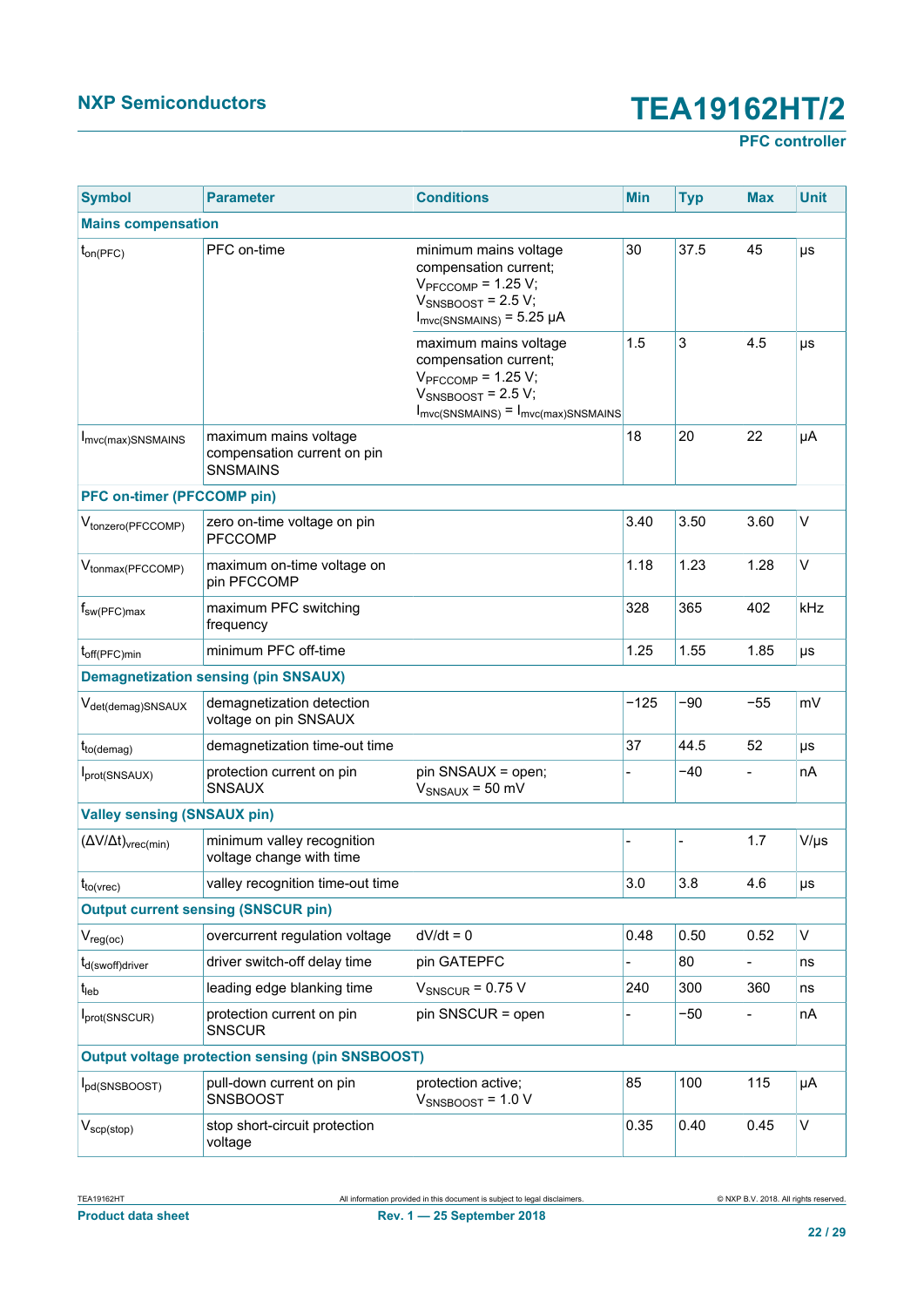## **PFC controller**

| <b>Symbol</b>                  | <b>Parameter</b>                                                       | <b>Conditions</b>                                                               | Min    | <b>Typ</b> | <b>Max</b> | <b>Unit</b>  |
|--------------------------------|------------------------------------------------------------------------|---------------------------------------------------------------------------------|--------|------------|------------|--------------|
| $V_{\text{scp}(\text{start})}$ | start short-circuit protection<br>voltage                              |                                                                                 | 0.45   | 0.50       | 0.55       | V            |
| $t_{d(stat)}$                  | start delay time                                                       | after short-circuit protection<br>removed                                       | 3.30   | 3.62       | 4.00       | ms           |
| Ipu(rst)SNSBOOST               | reset pull-up current on pin<br><b>SNSBOOST</b>                        | fast latch reset;<br>$V_{SNSBOOST}$ = 1.5 V                                     | $-245$ | $-210$     | $-175$     | μA           |
| $V_{\text{pu(rst)SNSBOOST}}$   | reset pull-up voltage on pin<br><b>SNSBOOST</b>                        | fast latch reset                                                                | 1.94   | 2.00       | 2.06       | V            |
| Iprot(SNSBOOST)                | protection current on open pin<br><b>SNSBOOST</b>                      | pin SNSBOOST = open                                                             |        | 35         |            | nA           |
| $V_{ovp(\text{stop})}$         | stop overvoltage protection<br>voltage                                 |                                                                                 | 2.59   | 2.63       | 2.67       | $\vee$       |
| V <sub>ovp(start)</sub>        | start overvoltage protection<br>voltage                                |                                                                                 | 2.47   | 2.53       | 2.59       | V            |
| $V_{\text{hys}(\text{ovp})}$   | overvoltage protection<br>hysteresis voltage on pin<br><b>SNSBOOST</b> | $V_{ovp(\text{stop})} - V_{ovp(\text{start})}$                                  | 0.07   | 0.10       | 0.13       | $\vee$       |
| <b>Soft start (pin SNSCUR)</b> |                                                                        |                                                                                 |        |            |            |              |
| $t_{start(soft)}$              | soft start time                                                        |                                                                                 | 3.30   | 3.62       | 4.00       | ms           |
| V <sub>start(soft)init</sub>   | initial soft start voltage                                             |                                                                                 | 100    | 125        | 155        | mV           |
|                                | Soft stop (pins SNSBOOST and PFCCOMP)                                  |                                                                                 |        |            |            |              |
| V <sub>det(L)</sub> SNSBOOST   | LOW-level detection voltage on<br>pin SNSBOOST                         | soft stop                                                                       | 2.74   | 2.80       | 2.86       | $\vee$       |
| V <sub>det(H)</sub> SNSBOOST   | HIGH-level detection voltage on<br>pin SNSBOOST                        | soft stop                                                                       | 3.17   | 3.23       | 3.29       | $\vee$       |
| ch(stop)soft                   | soft stop charge current                                               | pin PFCCOMP                                                                     | $-36$  | $-32$      | -28        | μA           |
| $t_{d(ovp)}$                   | overvoltage protection delay<br>time                                   | pin SNSBOOST                                                                    | 80     | 100        | 120        | μs           |
|                                | <b>External and internal overtemperature measurement</b>               |                                                                                 |        |            |            |              |
| $I_{en(NTC)}$                  | NTC enable current                                                     | pin SNSMAINS; NTC<br>measurement; mains<br>measurement period; falling<br>slope | 2.0    | 2.5        | 3.0        | μA           |
| l <sub>o</sub> (SNSMAINS)      | output current on pin<br><b>SNSMAINS</b>                               |                                                                                 | $-214$ | $-200$     | $-186$     | μA           |
| t <sub>det(NTC)max</sub>       | maximum NTC detection time                                             |                                                                                 | 0.92   | 1.00       | 1.08       | ms           |
| V <sub>det(SNSMAINS)</sub>     | detection voltage on pin<br><b>SNSMAINS</b>                            | NTC measurement;<br>$I_{SNSMAINS}$ = -200 A                                     | 1.95   | 2.00       | 2.05       | V            |
| $T_{\mathsf{pl}(\mathsf{IC})}$ | IC protection level temperature                                        |                                                                                 | 130    | 150        | 160        | $^{\circ}$ C |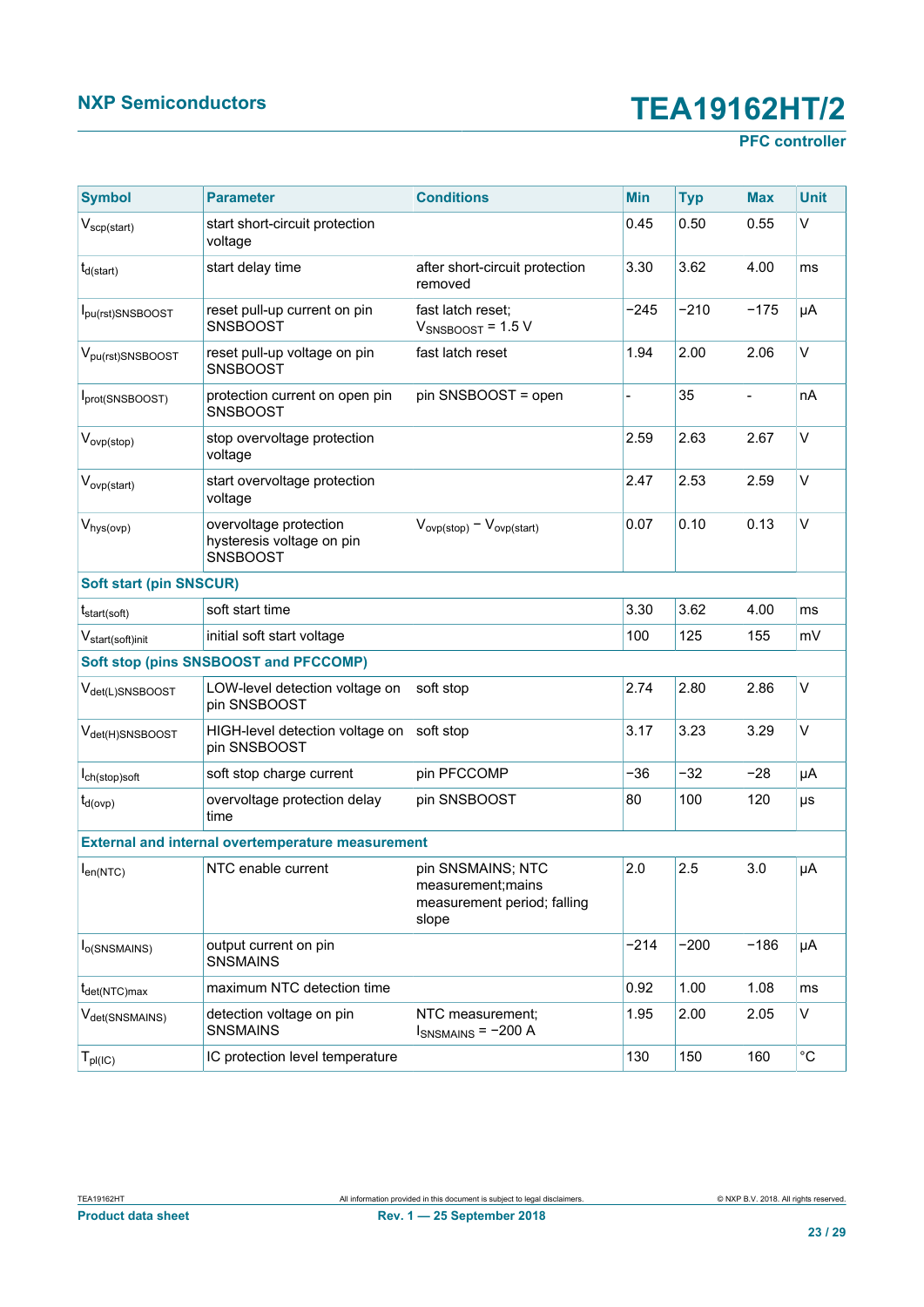# <span id="page-23-1"></span>**12 Application information**

Capacitor  $C_{\text{SUPIC}}$  filters the IC supply voltage, which must be supplied externally. Sense resistor R<sub>sense</sub> converts the current through the MOSFET M1 to a voltage on the SNSCUR pin. The  $R_{\text{sense}}$  value determines the maximum primary peak current in MOSFET M1.

To limit the current into the SNSCUR pin due to negative voltage spikes across the sense resistor, resistor R<sub>SNSCUR</sub> is added.

To protect the IC from damage during lightning events, resistor  $R<sub>aux</sub>$  is added.

<span id="page-23-0"></span>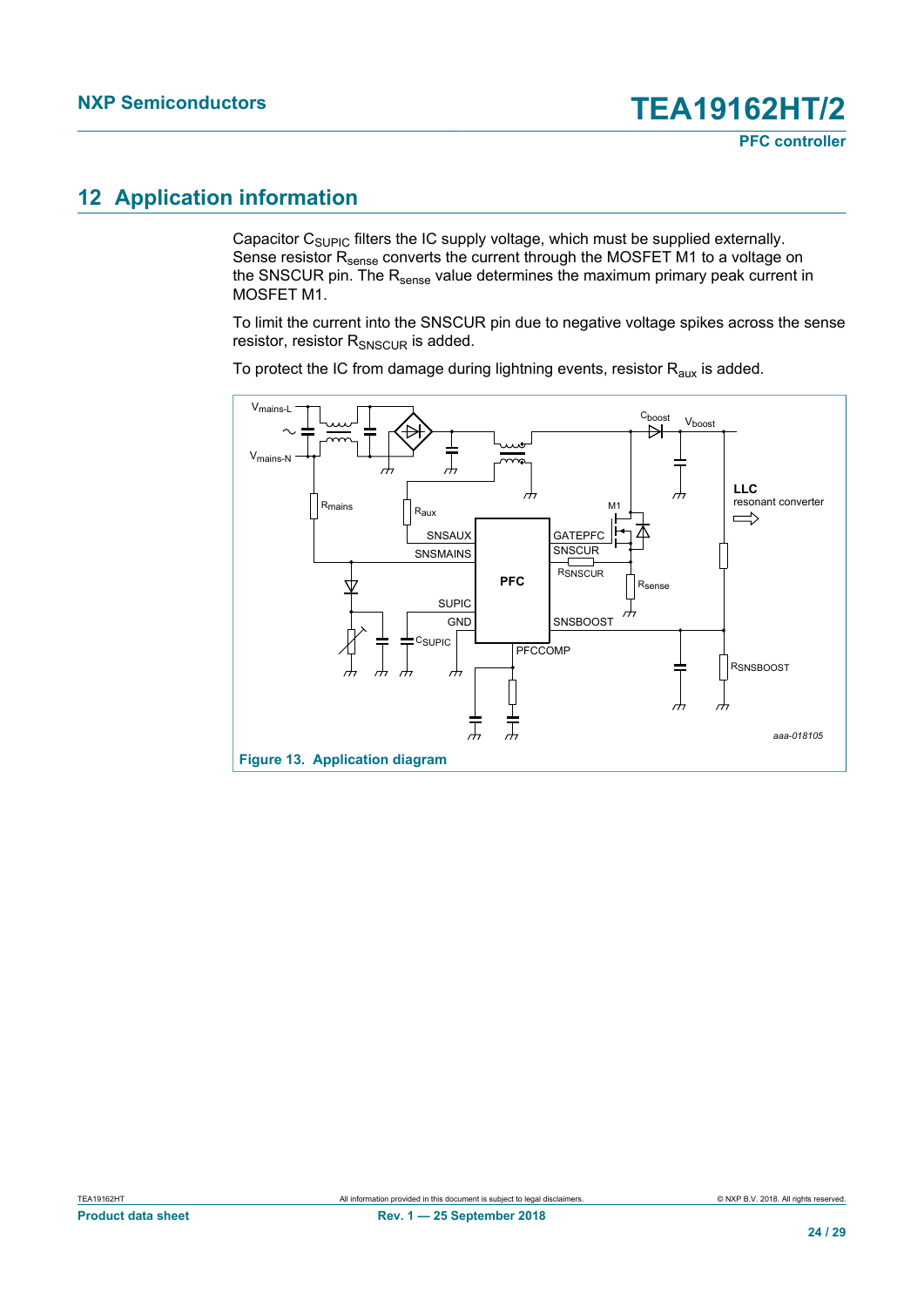**PFC controller**

# <span id="page-24-0"></span>**13 Package outline**

|                       |                                  |                        |                |                                                           |              | SO8: plastic small outline package; 8 leads; body width 3.9 mm                                                                                                                          |              |                                                 |              |                                  |                 |                |                      |                                      |                         |                 |                    | <b>SOT96-1</b>             |
|-----------------------|----------------------------------|------------------------|----------------|-----------------------------------------------------------|--------------|-----------------------------------------------------------------------------------------------------------------------------------------------------------------------------------------|--------------|-------------------------------------------------|--------------|----------------------------------|-----------------|----------------|----------------------|--------------------------------------|-------------------------|-----------------|--------------------|----------------------------|
|                       |                                  |                        |                | y                                                         |              |                                                                                                                                                                                         |              |                                                 | c            |                                  |                 | $H_E$          |                      | Α                                    | $\pmb{\mathsf{X}}$<br>÷ | $V \circledN A$ |                    |                            |
|                       |                                  |                        | 1              | Z<br>pin 1 index<br>$\overline{\phantom{a}}$<br>${\bf e}$ |              |                                                                                                                                                                                         | 5<br>$b_p$   | $\overline{\bigoplus}$ w $\overline{\bigoplus}$ |              | A <sub>2</sub><br>A <sub>1</sub> |                 | detail X       | ${\sf Q}$<br>$L_{p}$ | $(A_3)$                              |                         |                 |                    |                            |
|                       |                                  |                        |                |                                                           |              |                                                                                                                                                                                         | 0            |                                                 | 2.5          |                                  | 5 <sub>mm</sub> |                |                      |                                      |                         |                 |                    |                            |
|                       |                                  |                        |                |                                                           |              |                                                                                                                                                                                         |              |                                                 | scale        |                                  |                 |                |                      |                                      |                         |                 |                    |                            |
|                       | A<br>max.                        | A <sub>1</sub>         | A <sub>2</sub> | $A_3$                                                     | $b_p$        | DIMENSIONS (inch dimensions are derived from the original mm dimensions)<br>c                                                                                                           | $D^{(1)}$    | $\mathsf{E}^{(2)}$                              | е            | $H_{E}$                          | L               | L <sub>p</sub> | Q                    | ۷                                    | W                       | у               | $\mathsf{Z}^{(1)}$ | θ                          |
| mm                    | 1.75                             | 0.25                   | 1.45<br>1.25   | 0.25                                                      | 0.49<br>0.36 | 0.25<br>0.19                                                                                                                                                                            | 5.0<br>4.8   | $4.0$<br>3.8                                    | 1.27         | 6.2<br>5.8                       | 1.05            | $1.0$<br>0.4   | 0.7<br>0.6           | 0.25                                 | 0.25                    | 0.1             | 0.7<br>0.3         |                            |
| <b>UNIT</b><br>inches | 0.069                            | 0.10<br>0.010<br>0.004 | 0.057<br>0.049 | 0.01                                                      | 0.019        | 0.0100<br>$0.014$ 0.0075                                                                                                                                                                | 0.20<br>0.19 | 0.16<br>0.15                                    | 0.05         | 0.244<br>0.228                   | 0.041           | 0.039<br>0.016 | 0.028<br>0.024       | 0.01                                 | 0.01                    | 0.004           | 0.028<br>0.012     | $8^{\rm o}$<br>$0^{\circ}$ |
| <b>Notes</b>          |                                  |                        |                |                                                           |              | 1. Plastic or metal protrusions of 0.15 mm (0.006 inch) maximum per side are not included.<br>2. Plastic or metal protrusions of 0.25 mm (0.01 inch) maximum per side are not included. |              |                                                 |              |                                  |                 |                |                      |                                      |                         |                 |                    |                            |
|                       | <b>OUTLINE</b><br><b>VERSION</b> |                        |                | IEC                                                       |              | <b>JEDEC</b>                                                                                                                                                                            |              | <b>REFERENCES</b>                               | <b>JEITA</b> |                                  |                 |                |                      | <b>EUROPEAN</b><br><b>PROJECTION</b> |                         |                 | <b>ISSUE DATE</b>  |                            |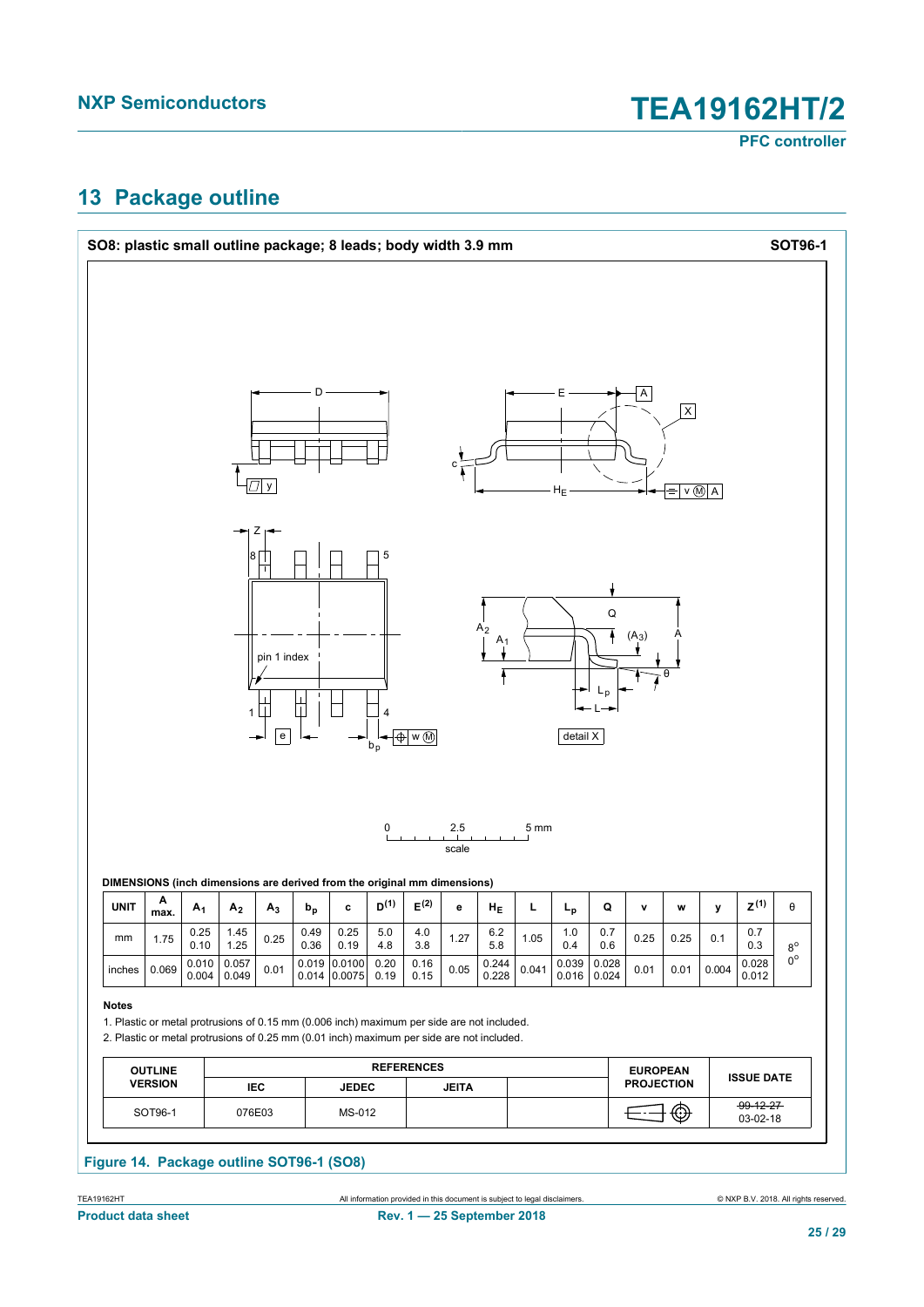# <span id="page-25-0"></span>**14 Revision history**

| <b>Table 8. Revision history</b> |              |                    |                      |                   |  |  |  |
|----------------------------------|--------------|--------------------|----------------------|-------------------|--|--|--|
| Document <b>ID</b>               | Release date | Data sheet status  | <b>Change notice</b> | <b>Supersedes</b> |  |  |  |
| TEA19162HT v.1                   | 20180925     | Product data sheet |                      |                   |  |  |  |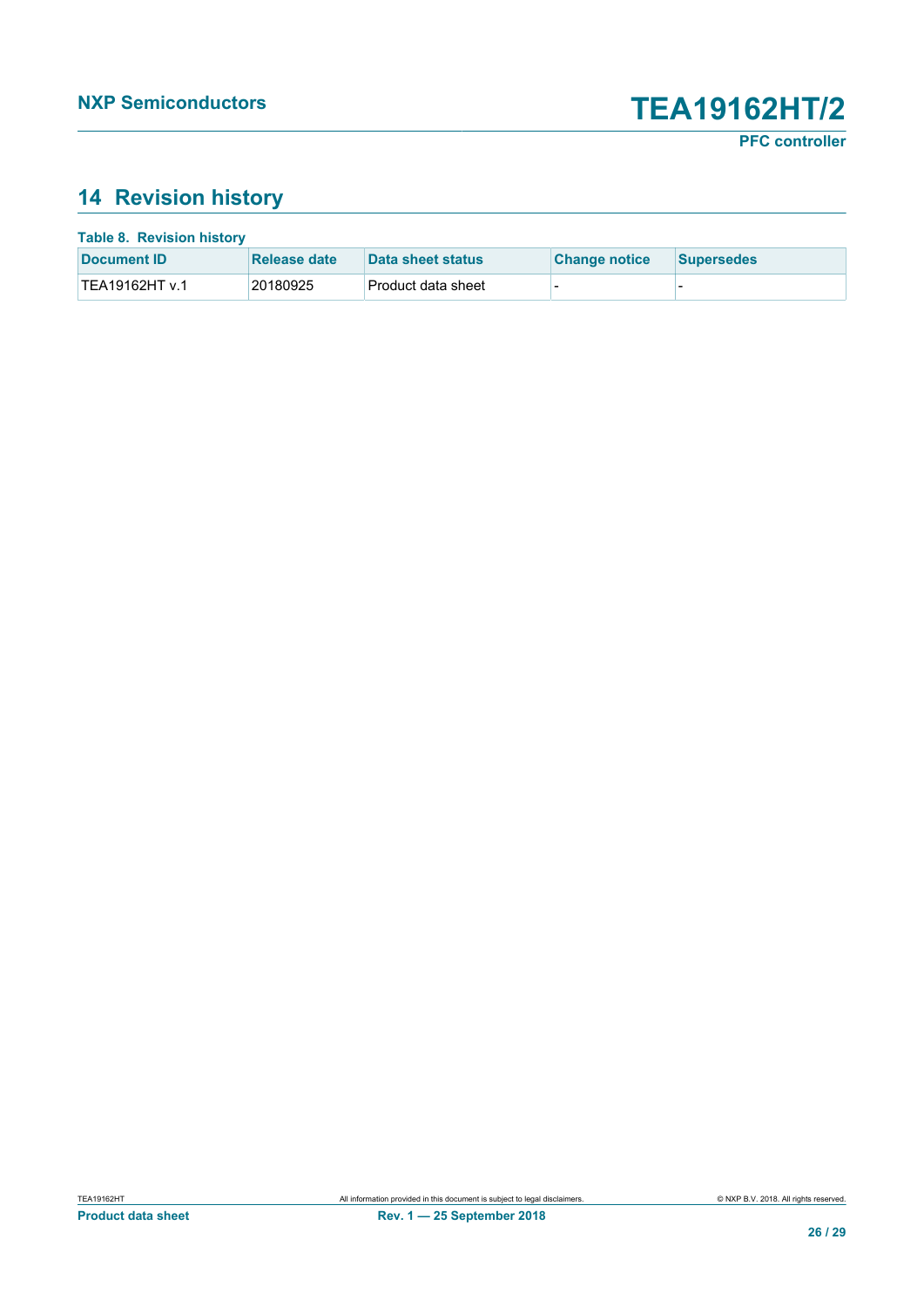# <span id="page-26-0"></span>**15 Legal information**

### **15.1 Data sheet status**

| Document status <sup>[1][2]</sup> | Product status <sup>[3]</sup> | <b>Definition</b>                                                                        |
|-----------------------------------|-------------------------------|------------------------------------------------------------------------------------------|
| Objective [short] data sheet      | Development                   | This document contains data from the objective specification for product<br>development. |
| Preliminary [short] data sheet    | Qualification                 | This document contains data from the preliminary specification.                          |
| Product [short] data sheet        | Production                    | This document contains the product specification.                                        |

[1] Please consult the most recently issued document before initiating or completing a design.<br>[2] The term 'short data sheet' is explained in section "Definitions".

[2] The term 'short data sheet' is explained in section "Definitions".<br>[3] The product status of device(s) described in this document may

The product status of device(s) described in this document may have changed since this document was published and may differ in case of multiple devices. The latest product status information is available on the Internet at URL http://www.nxp.com.

### **15.2 Definitions**

**Draft** — The document is a draft version only. The content is still under internal review and subject to formal approval, which may result in modifications or additions. NXP Semiconductors does not give any representations or warranties as to the accuracy or completeness of information included herein and shall have no liability for the consequences of use of such information.

**Short data sheet** — A short data sheet is an extract from a full data sheet with the same product type number(s) and title. A short data sheet is intended for quick reference only and should not be relied upon to contain detailed and full information. For detailed and full information see the relevant full data sheet, which is available on request via the local NXP Semiconductors sales office. In case of any inconsistency or conflict with the short data sheet, the full data sheet shall prevail.

**Product specification** — The information and data provided in a Product data sheet shall define the specification of the product as agreed between NXP Semiconductors and its customer, unless NXP Semiconductors and customer have explicitly agreed otherwise in writing. In no event however, shall an agreement be valid in which the NXP Semiconductors product is deemed to offer functions and qualities beyond those described in the Product data sheet.

### **15.3 Disclaimers**

**Limited warranty and liability** — Information in this document is believed to be accurate and reliable. However, NXP Semiconductors does not give any representations or warranties, expressed or implied, as to the accuracy or completeness of such information and shall have no liability for the consequences of use of such information. NXP Semiconductors takes no responsibility for the content in this document if provided by an information source outside of NXP Semiconductors. In no event shall NXP Semiconductors be liable for any indirect, incidental, punitive, special or consequential damages (including - without limitation - lost profits, lost savings, business interruption, costs related to the removal or replacement of any products or rework charges) whether or not such damages are based on tort (including negligence), warranty, breach of contract or any other legal theory. Notwithstanding any damages that customer might incur for any reason whatsoever, NXP Semiconductors' aggregate and cumulative liability towards customer for the products described herein shall be limited in accordance with the Terms and conditions of commercial sale of NXP **Semiconductors** 

**Right to make changes** — NXP Semiconductors reserves the right to make changes to information published in this document, including without limitation specifications and product descriptions, at any time and without

notice. This document supersedes and replaces all information supplied prior to the publication hereof.

**Suitability for use** — NXP Semiconductors products are not designed, authorized or warranted to be suitable for use in life support, life-critical or safety-critical systems or equipment, nor in applications where failure or malfunction of an NXP Semiconductors product can reasonably be expected to result in personal injury, death or severe property or environmental damage. NXP Semiconductors and its suppliers accept no liability for inclusion and/or use of NXP Semiconductors products in such equipment or applications and therefore such inclusion and/or use is at the customer's own risk.

**Applications** — Applications that are described herein for any of these products are for illustrative purposes only. NXP Semiconductors makes no representation or warranty that such applications will be suitable for the specified use without further testing or modification. Customers are responsible for the design and operation of their applications and products using NXP Semiconductors products, and NXP Semiconductors accepts no liability for any assistance with applications or customer product design. It is customer's sole responsibility to determine whether the NXP Semiconductors product is suitable and fit for the customer's applications and products planned, as well as for the planned application and use of customer's third party customer(s). Customers should provide appropriate design and operating safeguards to minimize the risks associated with their applications and products. NXP Semiconductors does not accept any liability related to any default, damage, costs or problem which is based on any weakness or default in the customer's applications or products, or the application or use by customer's third party customer(s). Customer is responsible for doing all necessary testing for the customer's applications and products using NXP Semiconductors products in order to avoid a default of the applications and the products or of the application or use by customer's third party customer(s). NXP does not accept any liability in this respect

**Limiting values** — Stress above one or more limiting values (as defined in the Absolute Maximum Ratings System of IEC 60134) will cause permanent damage to the device. Limiting values are stress ratings only and (proper) operation of the device at these or any other conditions above those given in the Recommended operating conditions section (if present) or the Characteristics sections of this document is not warranted. Constant or repeated exposure to limiting values will permanently and irreversibly affect the quality and reliability of the device.

**Terms and conditions of commercial sale** — NXP Semiconductors products are sold subject to the general terms and conditions of commercial sale, as published at http://www.nxp.com/profile/terms, unless otherwise agreed in a valid written individual agreement. In case an individual agreement is concluded only the terms and conditions of the respective agreement shall apply. NXP Semiconductors hereby expressly objects to applying the customer's general terms and conditions with regard to the purchase of NXP Semiconductors products by customer.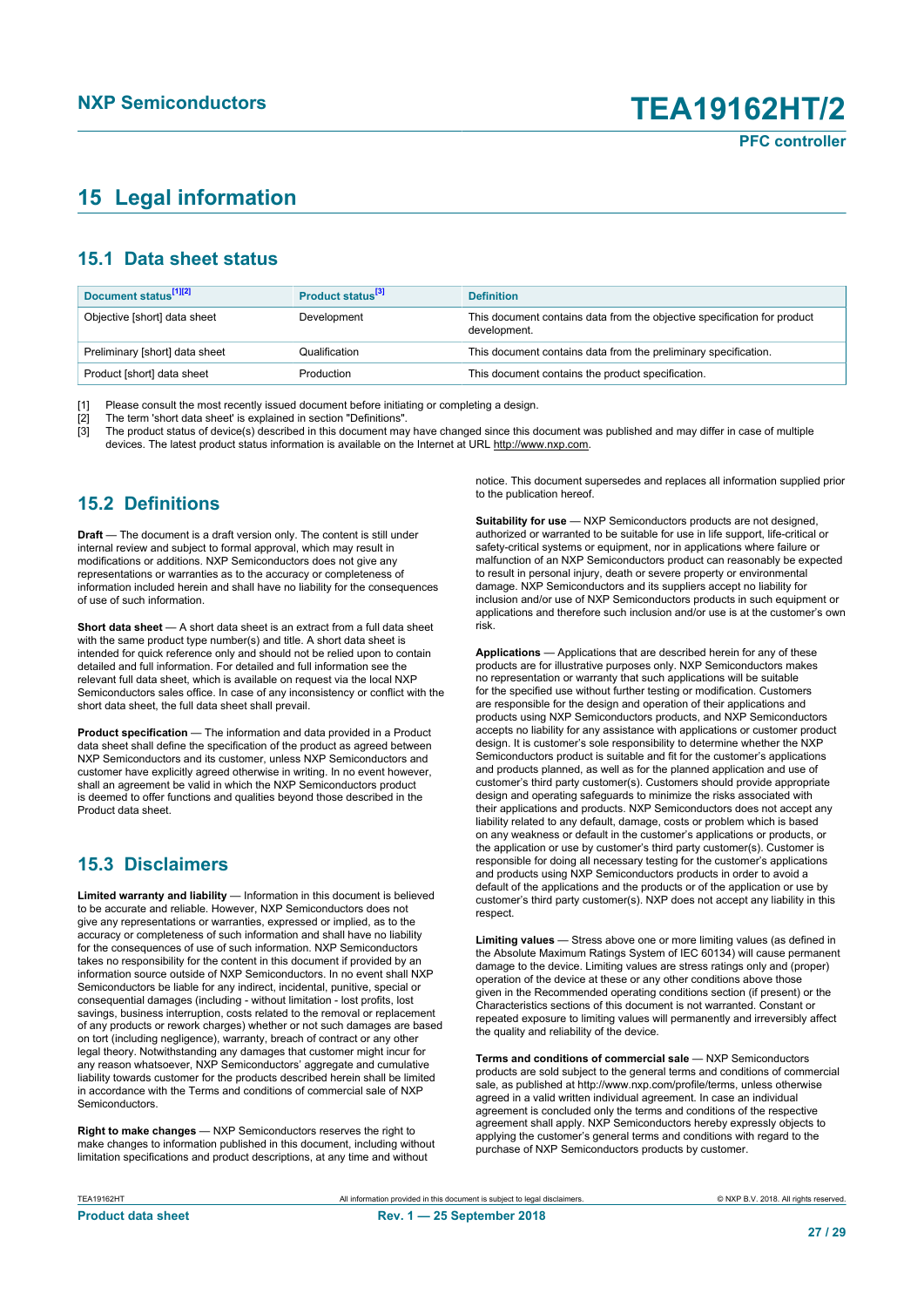#### **PFC controller**

**No offer to sell or license** — Nothing in this document may be interpreted or construed as an offer to sell products that is open for acceptance or the grant, conveyance or implication of any license under any copyrights, patents or other industrial or intellectual property rights.

**Export control** — This document as well as the item(s) described herein may be subject to export control regulations. Export might require a prior authorization from competent authorities.

**Non-automotive qualified products** — Unless this data sheet expressly states that this specific NXP Semiconductors product is automotive qualified, the product is not suitable for automotive use. It is neither qualified nor tested in accordance with automotive testing or application requirements. NXP Semiconductors accepts no liability for inclusion and/or use of nonautomotive qualified products in automotive equipment or applications. In the event that customer uses the product for design-in and use in automotive applications to automotive specifications and standards, customer (a) shall use the product without NXP Semiconductors' warranty of the product for such automotive applications, use and specifications, and (b) whenever customer uses the product for automotive applications beyond NXP Semiconductors' specifications such use shall be solely at customer's own risk, and (c) customer fully indemnifies NXP Semiconductors for any liability, damages or failed product claims resulting from customer design and use

of the product for automotive applications beyond NXP Semiconductors' standard warranty and NXP Semiconductors' product specifications.

**Translations** — A non-English (translated) version of a document is for reference only. The English version shall prevail in case of any discrepancy between the translated and English versions.

**Security** — While NXP Semiconductors has implemented advanced security features, all products may be subject to unidentified vulnerabilities. Customers are responsible for the design and operation of their applications and products to reduce the effect of these vulnerabilities on customer's applications and products, and NXP Semiconductors accepts no liability for any vulnerability that is discovered. Customers should implement appropriate design and operating safeguards to minimize the risks associated with their applications and products.

#### **15.4 Trademarks**

Notice: All referenced brands, product names, service names and trademarks are the property of their respective owners.

**GreenChip** — is a trademark of NXP B.V.